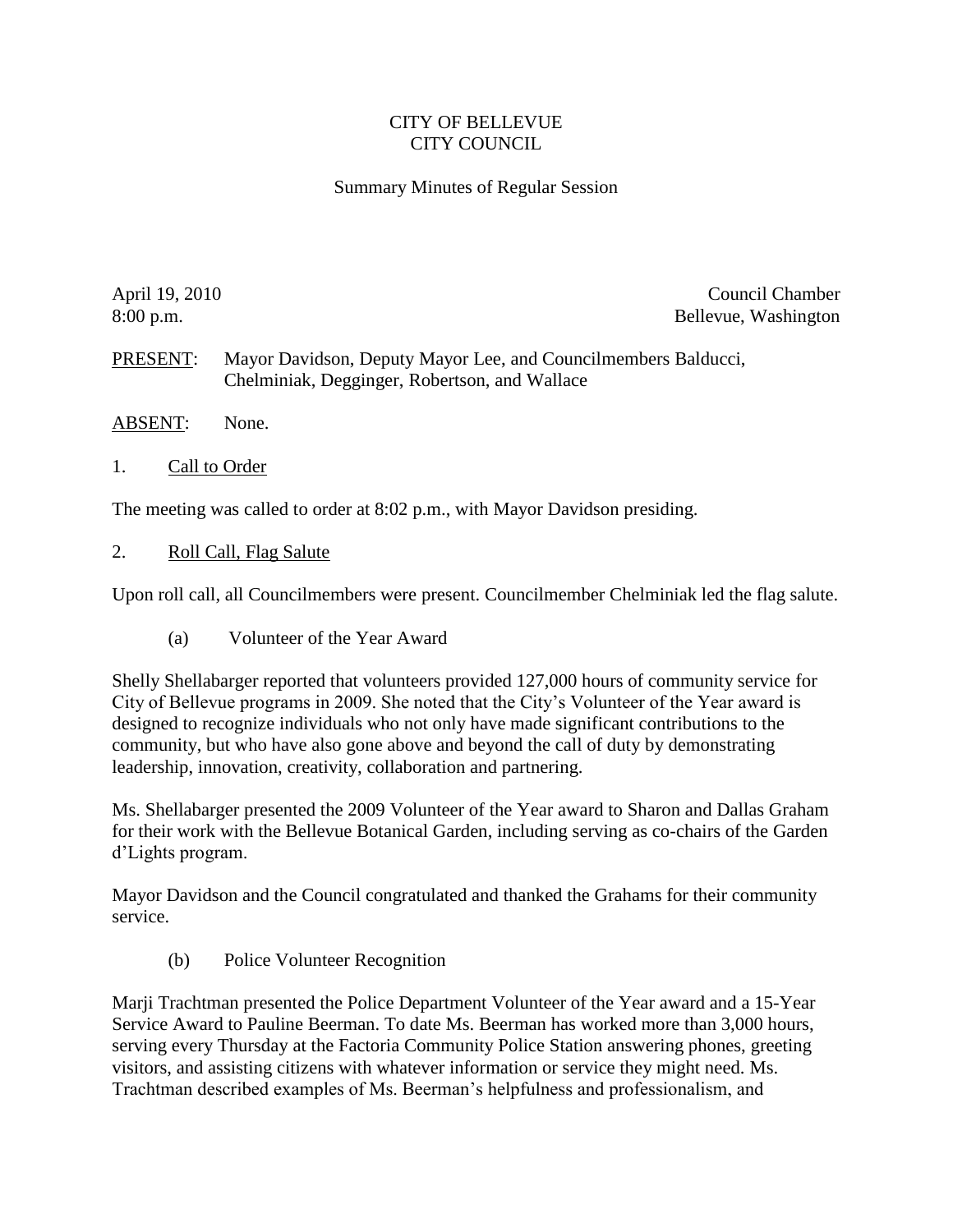commended her dedication. On behalf of the Police Department, Ms. Trachtman presented a gift of a Police Department blanket to Ms. Beerman.

Ms. Beerman noted her son Gary in the audience. Mayor Davidson added that her son Kelly was sick and could not attend, but he had contacted the Mayor to pass along his appreciation. Ms. Beerman said it has been an honor and a privilege to work with the Police Department. She thanked everyone for the recognition.

Mayor Davidson and the Council thanked Ms. Beerman individually.

(c) Circle of Excellence Award from Association of Government Accountants

Rich Siegel reported that the Association of Government Accountants (AGA) has honored the City of Bellevue with a Circle of Excellence Award for five years or more of reporting its performance to City residents and other stakeholders. Mr. Siegel introduced Dr. Kenneth Smith, technical advisor to the AGA. Dr. Smith presented the award to the Council and briefly described the organization's activities.

Mayor Davidson thanked staff for their work in earning this award.

(d) Commercial Recycling Awards 2009

Denny Vidmar, Utilities Director, introduced the presentation of 2009 Commercial Recycling awards from Allied Waste.

Jeff Borgida, Allied Waste General Manager, presented the awards to La Tienda in the small commercial garbage category (87 percent recycling rate), Bellevue Healthcare in the mediumsized business category (80 percent recycling rate), and Pacific Bioscience Laboratories in the large commercial category (83 percent recycling rate).

David Giuliani and Dwayne Bobbitt, Pacific Bioscience Laboratories, accepted their award and commented on the importance of being good stewards of the environment and positive corporate citizens.

(e) Proclamation regarding Children's Response Center

Mayor Davidson read a proclamation recognizing April as Child Abuse Prevention Month.

Jeannine Alexander and Cyndi Sandoval, representing the Children's Response Center Advisory Board, accepted the proclamation and described the center's work.

- 3. Communications: Written and Oral
- (a) Debi Lelinski, speaking on behalf of the Surrey Downs East Link Committee, commented on the proposed light rail alignment and reviewed the key principles of the Light Rail Best Practices Committee. She noted that Seattle has protected its downtown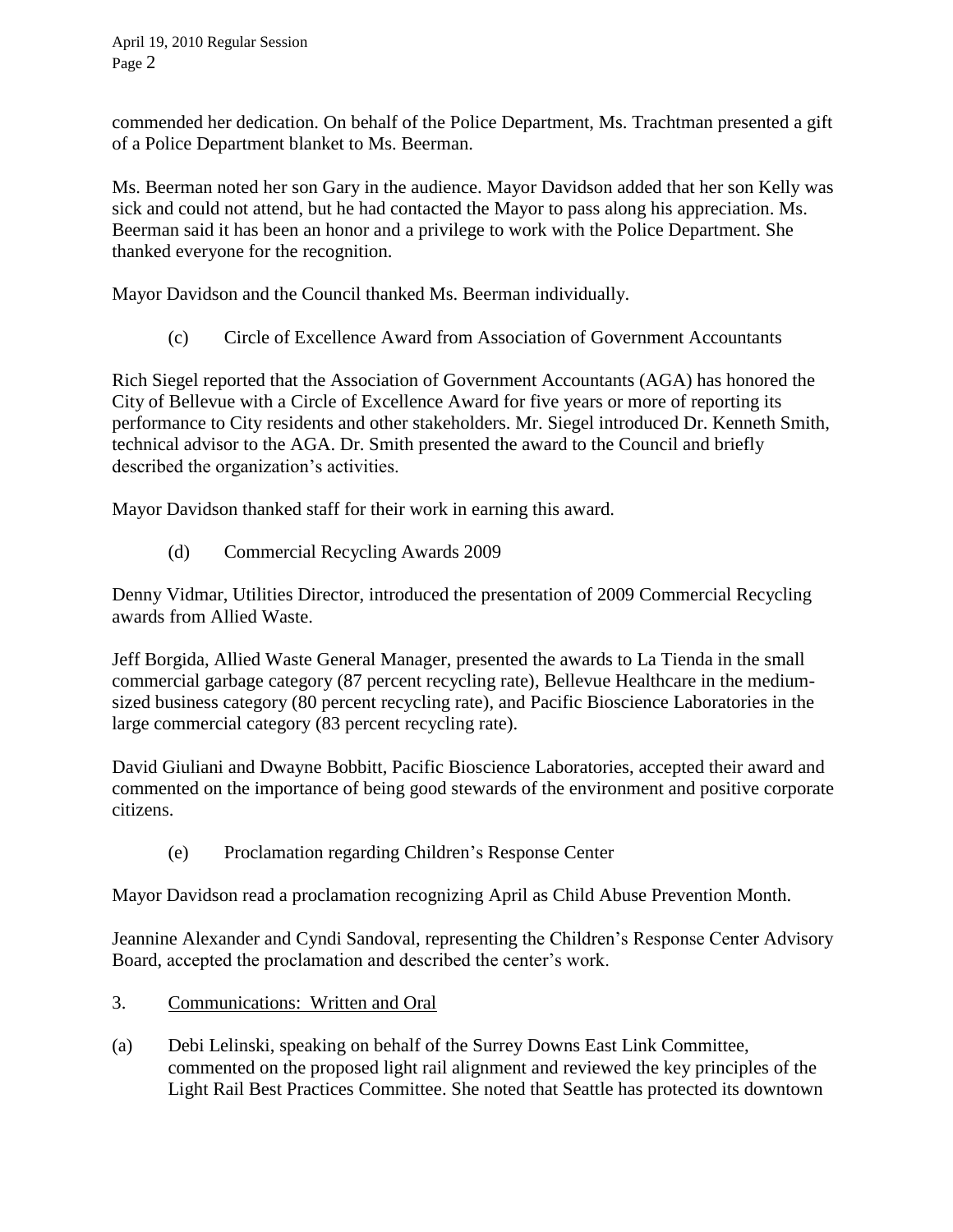and neighborhoods through extensive and expensive tunneling, and she questioned Sound Transit's policies with regard to similar construction on the Eastside. She stated her opposition to the proposed Term Sheet with Sound Transit, and to the use of additional Bellevue tax dollars to fund a tunnel. She urged the Council to withhold support of the Term Sheet.

- (b) Sue Baugh, Chair of the Bellevue Downtown Association's light rail subcommittee, expressed support for a downtown tunnel and the proposed Term Sheet with Sound Transit. This approach will best serve the downtown and the broader community.
- (c) Robert Shay, representing the Wilburton Community Association, urged Council approval of Ordinance No. 5947. He asked that the neighborhood association be included as a full participating partner in the study about how to bar traffic from the new NE  $4<sup>th</sup>$ Street extension project into the neighborhood. He offered suggestions for addressing residents' concerns.
- (d) Ron Rauch, Chair of the Bellevue Downtown Association Board of Directors, urged the Council to approve the East Link Term Sheet, to enable negotiations with Sound Transit to continue.
- (e) Joan Devraun encouraged the Council to adopt the East Link Term Sheet, in order to continue working toward a downtown light rail tunnel. She noted her opposition to the B7 alignment because it will not serve Bellevue's downtown and residents as well as other Segment B options. She feels it would not be feasible to combine B7 with an alignment through the downtown core.
- (f) Kevin Kelly, Bellevue Chamber of Commerce, testified that the Chamber supports alternative C9T (Tunnel) through the downtown, with C14E as the backup. He commented that any alignment and agreement with Sound Transit should maximize overall traffic capacity within Bellevue, with a special emphasis on downtown mobility. The selected alternative should mitigate impacts during construction and operation periods, minimize property takings and condemnations, and preserve Sound Transit subarea equity. The light rail system should not cause new traffic problems for I-90 or I-405, and should integrate well with other transportation modes. The Chamber is opposed to any tax increase that may result from an agreement with Sound Transit, and is concerned about any possible negative effects with regard to the displacement of people and businesses. The Chamber believes that the new B2M option needs more vetting. The Chamber supports the B3M (Side-Running) alternative, or the B7 as a backup. *[At the Council's request, Mr. Kelly submitted his comments in writing as a follow-up to the meeting.]*
- (g) Will Knedlik, Chair of the State Route 520 Users Alliance, expressed support for a downtown light rail tunnel, and asked that it accommodate both buses and trains. He noted that the inclusion of bus rapid transit would allow Sound Transit to successfully compete for federal New Starts funds. He urged the City to ask Sound Transit to seek a full funding grant agreement for \$500 million to \$1 billion to fund Eastside transit needs.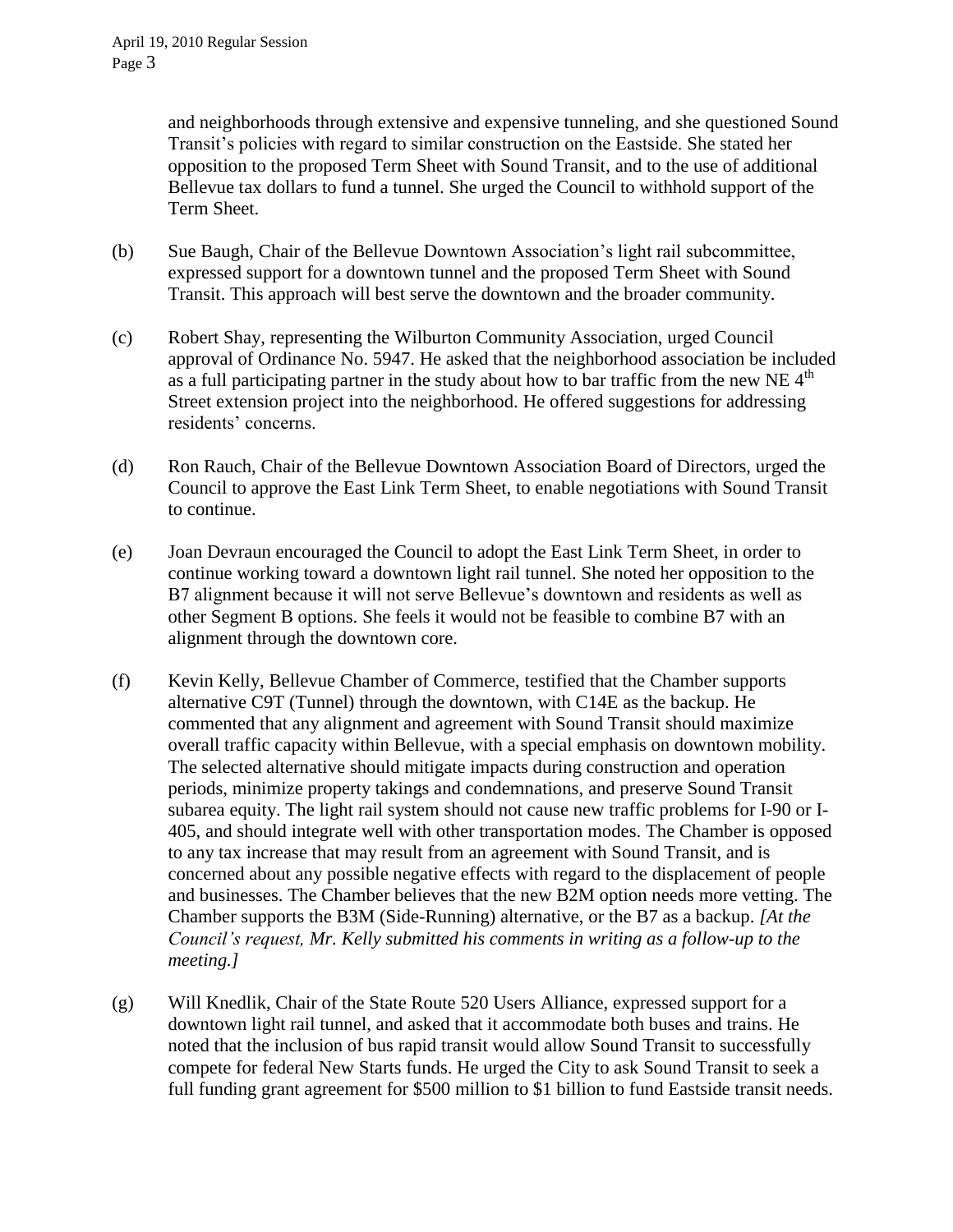Mr. Knedlik submitted his comments in writing.

- (h) Renay Bennett asked the Council to commit to an equitable, comprehensive, and comparable analysis of Sound Transit's preferred B2M and B3 alignments, as well as the City's B7 alignment. She reviewed comments from Council meetings during the past year in which Councilmembers committed to protecting neighborhoods; upholding Bellevue's policies, codes, and regulations; and seeking legal action with regard to light rail if necessary. She cautioned against losing credibility and influence with Sound Transit and other outside agencies if the community and City Council are not united. Ms. Bennett urged the Council to stand firm with regard to B7 and C2T, and to continue to support Bellevue taxpayers and citizens.
- (i) Marie Anderson, a Newport Hills resident, expressed concern regarding the noise associated with light rail. She explained that her daughter lives in Tukwila, and is now experiencing noise impacts associated with the recent implementation of light rail. Her daughter lives 2-3 blocks from the light rail line and reports that she hears trains every 7- 8 minutes. The installation of a noise wall helped somewhat, but the overall atmosphere of the neighborhood has completely changed. Ms. Anderson expressed concern that light rail will negatively affect the overall quality of life in Bellevue.
- (j) T.J. Woosley commented on the Wilburton Connections project [Agenda Item 11(b)]. He expressed support for the project, but is concerned about the amount of right-of-way to be taken on  $120^{th}$  Avenue between NE  $8^{th}$  and NE  $12^{th}$  Streets. To lessen the takings somewhat and to improve both vehicle and bicycle travel, Mr. Woosley suggested moving the bike lanes to the BNSF right-of-way. Benefits include increased safety for bicyclists, reduced impacts to properties along  $120<sup>th</sup>$  Avenue NE, and cost savings for the City due to fewer ROW acquisitions. Mr. Woosley further suggested that some of the cost savings could be applied to the completion of the bike trail along the rail corridor.
- (k) Gerard Lutz, Perkins Coie, spoke on behalf of Best Buy in the Wilburton area. Best Buy is requesting that the Council defer action on Resolution No. 8080 with regard to the NE  $4<sup>th</sup>$  Street extension project, until the studies requested regarding NE  $6<sup>th</sup>$  Street and traffic calming on NE  $5<sup>th</sup>$  Street are completed. Mr. Lutz submitted a letter and attachments.
- 4. Reports of Community Council, Boards and Commissions: None.
- 5. Report of the City Manager: None.
- 6. Council Business and New Initiatives

Noting the time of 9:15 p.m., Mayor Davidson agreed to forego Council reports this evening.

- 7. Approval of the Agenda
- $\rightarrow$  Deputy Mayor Lee moved to approve the agenda, and Councilmember Balducci seconded the motion.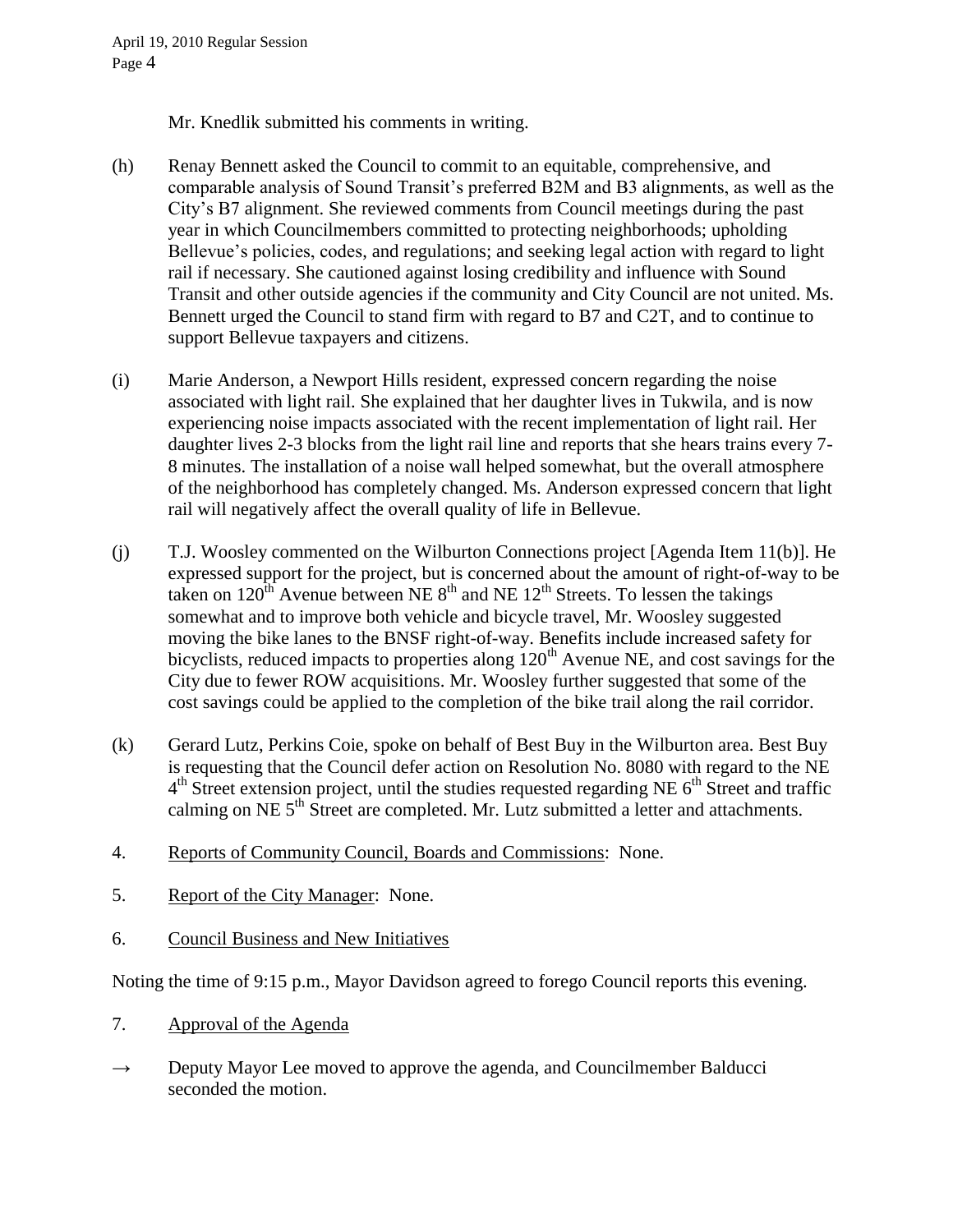Councilmember Robertson noted requests to pull Item 8(b) from the Consent Calendar and to remove Item 10(a) from the agenda.

- $\rightarrow$  Councilmember Robertson moved to approve the agenda, amended to pull Item 8(b) from the Consent Calendar and to postpone Item 10(a). Councilmember Chelminiak seconded the motion.
- $\rightarrow$  Councilmember Chelminiak moved to divide the question and to consider Items 8(b) and 10(a) separately. Councilmember Balducci seconded the motion.

Councilmember Balducci stated that Item 8(b) addresses the legal contract fees related to Sound Transit. She suggested it be considered following Item 11(a), which is a discussion regarding the East Link Term Sheet.

Mayor Davidson said he would prefer to take up Item 8(b) immediately following action on the overall Consent Calendar. He called for a vote on pulling Item 8(b).

- $\rightarrow$  The motion to pull Item 8(b) from the Consent Calendar carried by a vote of 7-0.
- $\rightarrow$  Councilmember Degginger moved to reassign Agenda Item 8(b) to occur as Agenda Item 11(b). Councilmember Balducci seconded the motion.
- $\rightarrow$  The motion carried by a vote of 6-1, with Councilmember Robertson opposed.

Mayor Davidson stated that the next question before the Council is the removal of Agenda Item 10(a) from tonight's agenda.

Responding to Councilmember Chelminiak, City Manager Steve Sarkozy said there was a late request directly to the City Attorney's Office for additional information on the Kelsey Creek rezone application.

City Attorney Lori Riordan explained that some legal issues have been raised about the process by which the rezone was handled. She received these questions at approximately 3:00 p.m. and has not had a chance to distribute them to the Council or to do the research necessary to answer the questions. She asked that the item be postponed to allow time for the appropriate legal research.

Councilmember Robertson noted that she raised the legal issues. Ms. Riordan said staff anticipates bringing the item back on May 3.

- $\rightarrow$  The motion to remove Agenda Item 10(a) from tonight's consideration carried by a vote of 7-0.
- $\rightarrow$  The motion to approve the agenda, as amended to reassign Item 8(b) as 11(b), and to remove Item 10(a), carried by a vote of 7-0.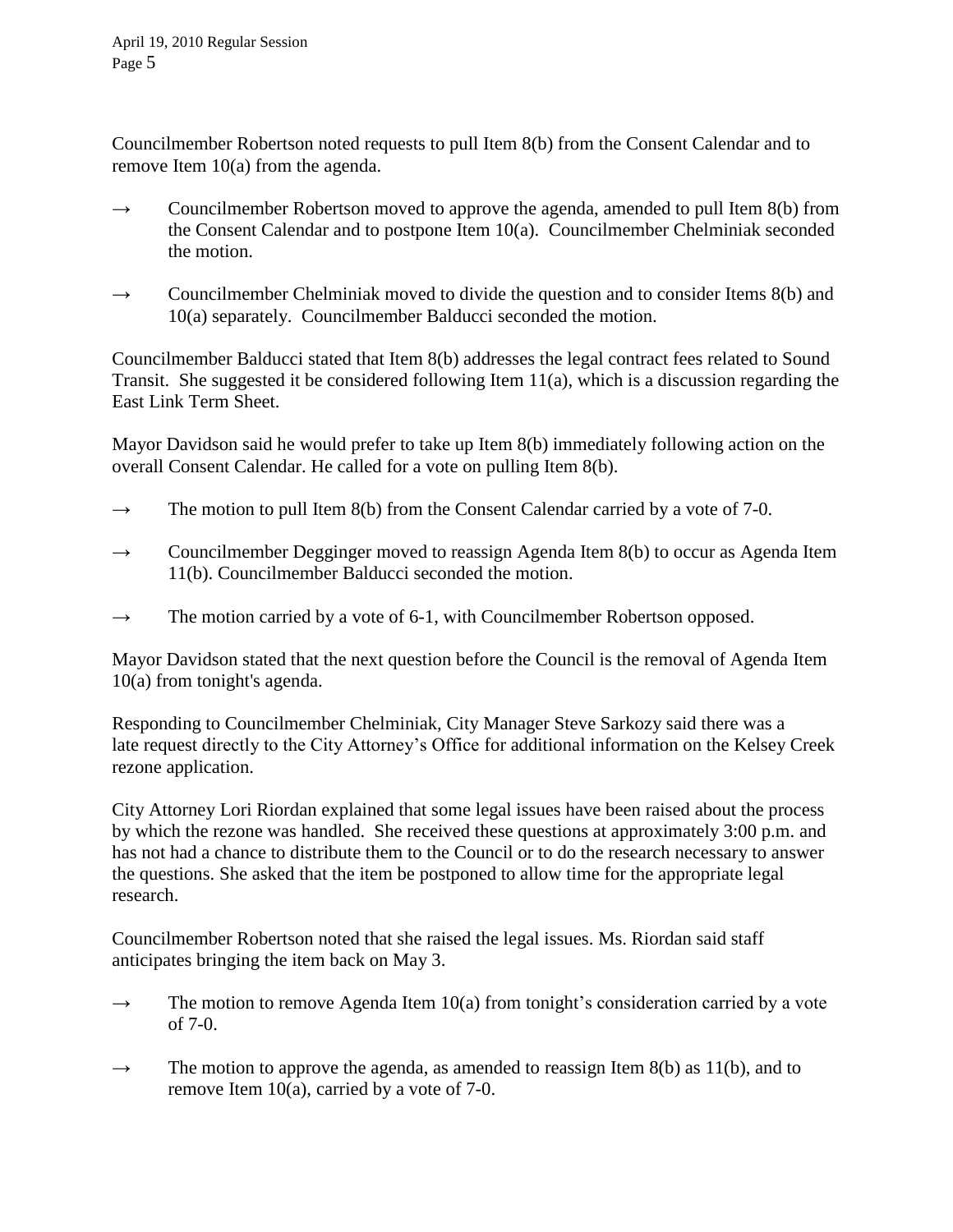## 8. Consent Calendar

- $\rightarrow$  Deputy Mayor Lee moved to approve the Consent Calendar, amended to move Item 8(b) to occur as Item 11(b). Councilmember Wallace seconded the motion.
- $\rightarrow$  The motion to approve the Consent Calendar, as amended, carried by a vote of 7-0, and the following items were approved:
	- (a) Minutes of March 1, 2010 Study Session Minutes of March 1, 2010 Regular Session Minutes of March 8, 2010 Extended Study Session Minutes of March 15, 2010 Study Session Minutes of March 15, 2010 Regular Session Minutes of March 22, 2010 Extended Study Session
	- (c) Resolution No. 8077 authorizing execution of a professional services agreement with Parametrix, in an amount not to exceed \$120,000, for engineering services for the Lakemont Sand Filter Wetpond Retrofit project (CIP Plan No. D-92).
	- (d) Resolution No. 8078 authorizing execution of a professional services agreement with Herrera Environmental Consultants, in an amount not to exceed \$300,000, for the East Creek and Richards Creek Fish Passage Improvement and Stream Modification project (CIP Plan No. D-86).
	- (e) Resolution No. 8079 ratifying the Emergency Declaration of the City Manager for construction of emergency public works to address water main breaks on NE 26th Street and 166th Avenue NE (Ardmore Neighborhood).
- 9. Public Hearings: None.
- 10. Land Use
	- (a) \*Kelsey Creek rezone Consideration of application of Nat Franklin of Franklin West, LLC (Kelsey Creek Center) for a rezone to repeal the prior concomitant zoning agreements (CZAs) for Kelsey Creek Center and replace them with a new CZA or a development agreement. The project is a 16-acre area at the corner of 148<sup>th</sup> Avenue SE and Main Street that used to be anchored by the vacant Kmart Department Store. The site is zoned Community Business (CB) and is located within the jurisdictional area of the East Bellevue Community Council.

Ordinance No. 5946 approving the rezone application of Nat Franklin West, LLC (Kelsey Creek Center) to repeal the prior concomitant zoning agreements for Kelsey Creek Center and replace them with a new concomitant zoning agreement relating to approximately 16 acres located at the corner of  $148<sup>th</sup>$  Avenue SE and Main Street, with conditions.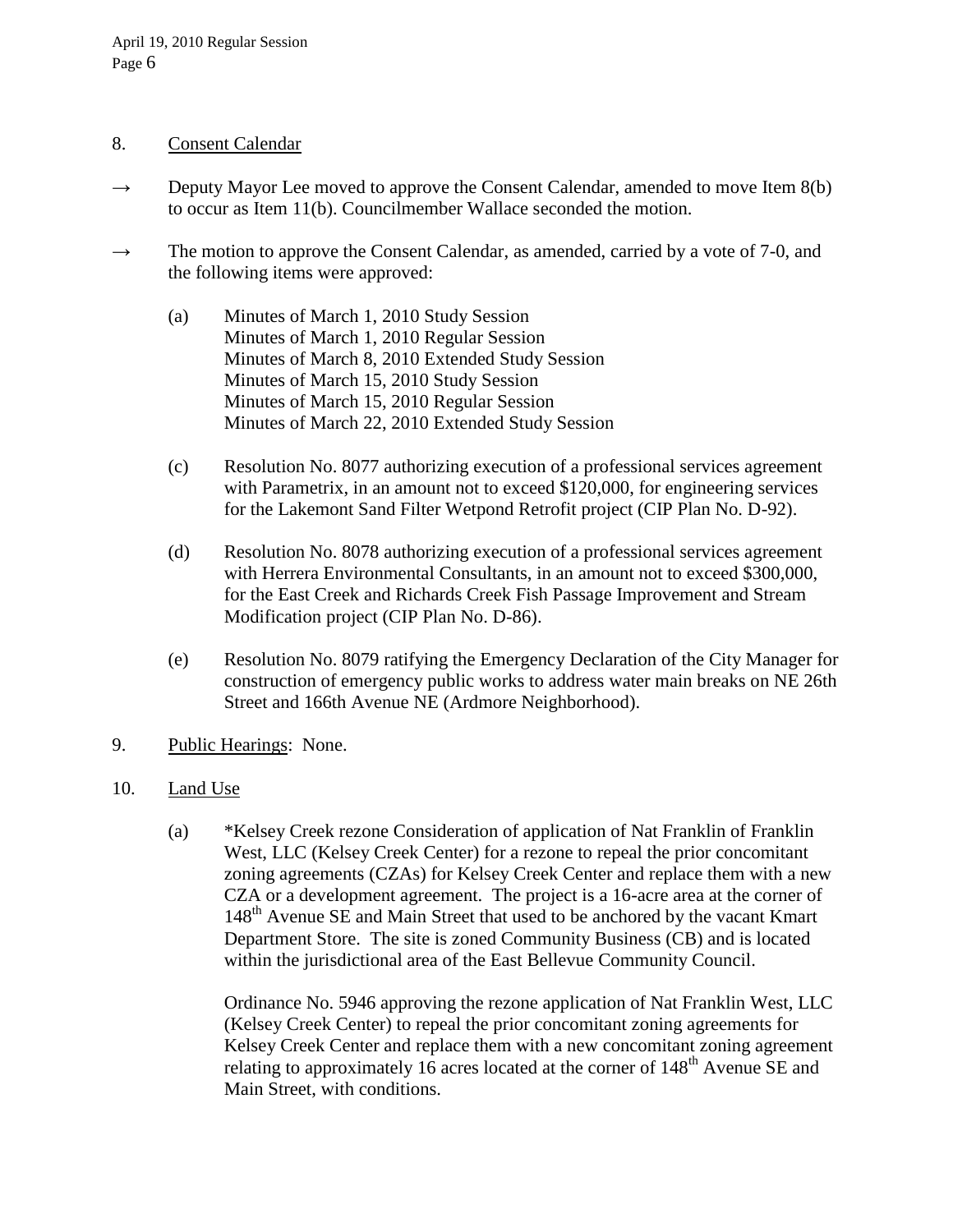*[Discussed with the City Council on April 5, 2010.*]

*This is a Process III application within the jurisdiction of the East Bellevue Community Council; therefore, the Hearing Examiner provides a written recommendation to Council, which is the decision-making body. An appeal of the Hearing Examiner's recommendation was not filed.*

*The Hearing Examiner recommends Council approval, with conditions. The East Bellevue Community Council will then take action to approve/deny the City Council's decision.*

[Item postponed by Council vote under Agenda Item 7.]

- 11. Other Ordinances, Resolutions and Motions
	- (a) Sound Transit East Link "Term Sheet"

Motion to authorize the City Manager to execute the Term Sheet between the City and Sound Transit for Including C9T as a Preferred Alternative for the East Link Project Final EIS.

City Manager Steve Sarkozy recalled the Council's direction to staff, during the February 11 joint meeting with the Sound Transit Board, to continue to work toward resolving the funding needs for a downtown tunnel. The Term Sheet presented for discussion tonight is intended to be a mechanism for moving forward toward this goal, as well as toward the desired outcomes for all of the light rail segments.

Mr. Sarkozy noted that on Tuesday, he submitted to the Council his recommendation expressing his strong support for the Term Sheet as presented in tonight's desk packet. The City, Bellevue Chamber of Commerce, and the Bellevue Downtown Association support a downtown tunnel alignment. Sound Transit and the City are equally interested in finding cost savings and continuing value engineering for the overall East Link project.

Mr. Sarkozy acknowledged that the City's contribution of \$150 million, as proposed in the Term Sheet, is significant and that it is too early to firmly commit to anything at this time. He noted the need for further cost analysis and an assessment of competing local priorities before any formal and binding agreement is reached. He suggested that the non-binding Term Sheet maintains a positive working relationship with Sound Transit, and the signing of the term sheet facilitates moving forward.

Diane Carlson, Director of Intergovernmental Relations, reviewed the proposed Sound Transit-City of Bellevue Term Sheet framework for including light rail alternative C9T as the locally preferred alternative. Staff is requesting Council direction tonight. She reviewed the major components of the Term Sheet including the fundamental principles for a future Memorandum of Understanding regarding the City's potential contributions to meeting the tunnel funding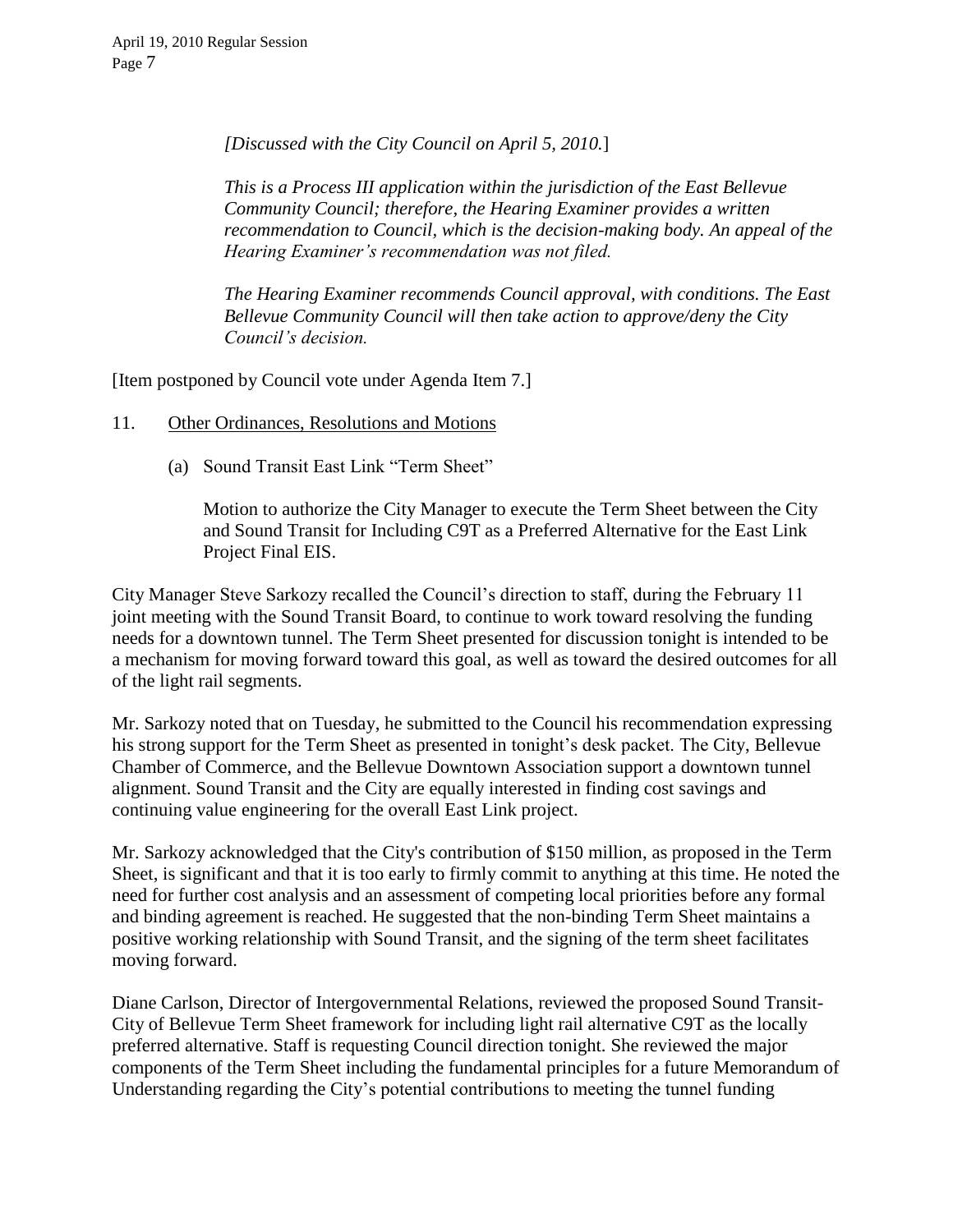requirements. Ms. Carlson recalled that the Sound Transit capital committee moved the C9T and C11A options into the preliminary engineering phase, provided that the City and Sound Transit are able to agree on the Term Sheet. The Term Sheet recognizes the environmental impact statement (EIS) process and that consideration will be given to additional information provided by the City and others.

Ms. Carlson explained that the Term Sheet is not binding to either the City or Sound Transit but is a commitment to negotiate in good faith. Contributions and efforts to reduce costs are proposed by both Sound Transit and Bellevue to increase the fiscal capacity for the tunnel option.

Mr. Sarkozy acknowledged that this is a difficult decision for Council. He feels the City is best served by keeping the process moving forward. Mr. Sarkozy reiterated that staff recommends approval of the Term Sheet.

Mayor Davidson suggested reviewing and discussing the 4/16/2010 version of the Term Sheet, which shows redlined edits to the document.

Mr. Sarkozy interjected that the process used for developing the Term Sheet, which was sent to the Council early last week under separate cover, was that Councilmembers should provide any updates to Ms. Carlson or himself, and that they would try to incorporate any modifications received by last Thursday and that were amenable to Sound Transit. Staff attempted to accommodate as many modifications as possible.

Responding to Deputy Mayor Lee, Deputy City Attorney Kate Berens summarized Mr. Lee's requested changes. He requested that there be an acknowledgment in the Term Sheet that the final light rail alignment decision within Bellevue would be made by the City Council. Ms. Berens explained that the requested change was considered inconsistent with Sound Transit's authority regarding the siting of the East Link system, and therefore was not included in the Term Sheet.

 $\rightarrow$  Councilmember Balducci moved to approve the Term Sheet as presented, and Mayor Davidson seconded the motion.

Councilmember Balducci reviewed the process which began last May. It was clear that Sound Transit would not be able to fill the \$500 million funding gap for a downtown Bellevue tunnel. However, the possibility for a tunnel was kept alive, and the types of potential City contributions ultimately identified are generally acceptable to Sound Transit. The current level of engineering work has decreased the funding gap to \$285 million. Ms. Balducci reviewed potential funding sources including project-related tax and fee waivers, right-of-way contributions, and perhaps reprioritizing the City's Capital Investment Program (CIP) Plan.

Ms. Balducci said the Term Sheet is a way to express the City's commitment as a financial partner, and the final agreement must have a provision related to shared risks and cost savings. She observed that the Term Sheet is a preliminary general statement of commitment, which will make the Sound Transit Board feel more comfortable with further study of the tunnel option. It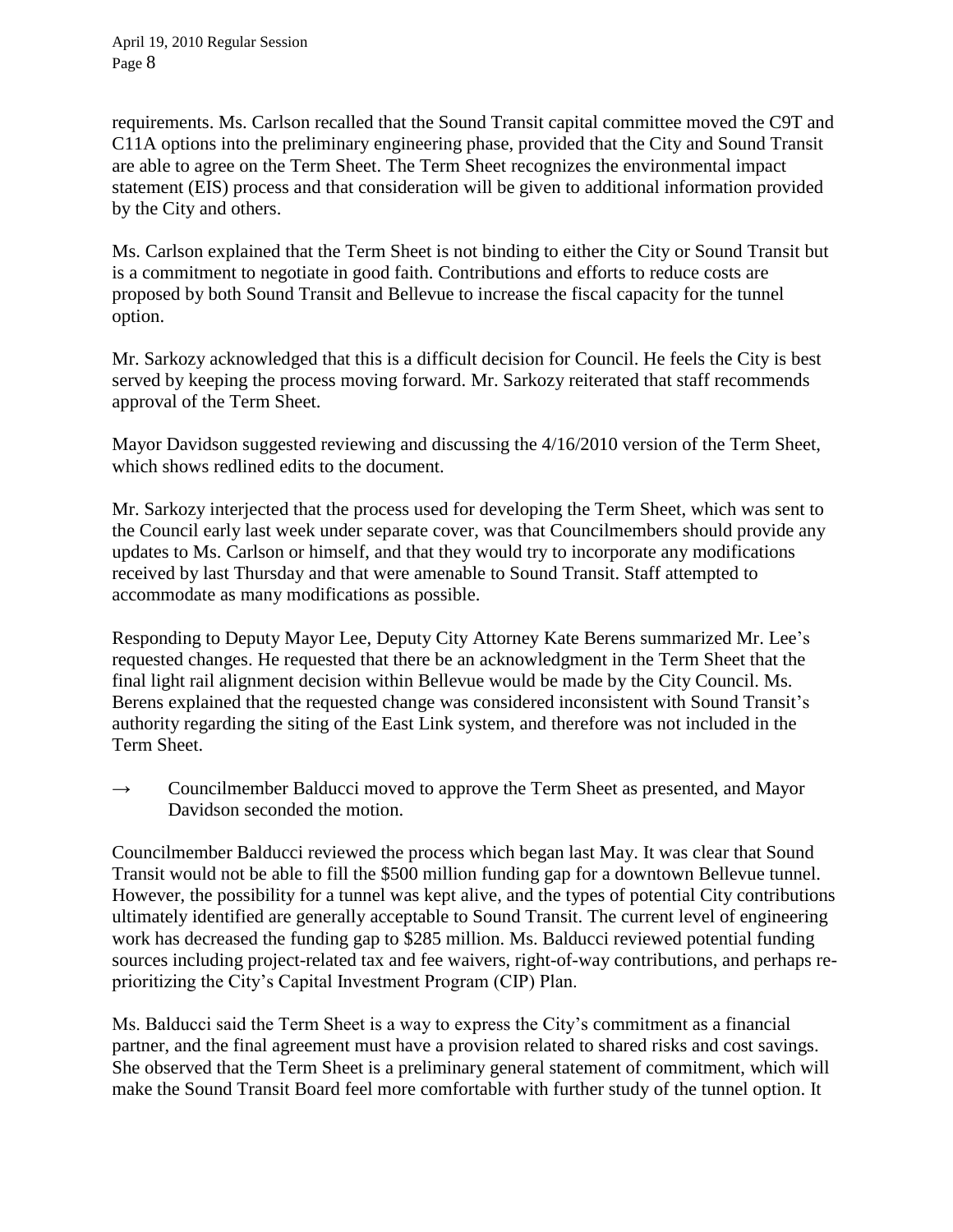accomplishes 30 percent engineering work for the tunnel alignment, which will put the City and Sound Transit in a better position to assess the costs and risks. Ms. Balducci said that Bellevue retains control to determine whether the project is too risky, and the Term Sheet preserves the possibility of having a tunnel, which the City and Council believes will provide the best performance through downtown Bellevue.

Mayor Davidson noted his interest in making a motion, and turned his gavel over to Deputy Mayor Lee.

Responding to Councilmember Degginger, City Clerk Myrna Basich said the Council Rules allow the Mayor to relinquish the gavel for this purpose.

 $\rightarrow$  Mayor Davidson moved to amend the motion to include a contingency clause in which Sound Transit recognizes that Bellevue's preferred alternatives are B7 and C9T, and in which Sound Transit agrees to elevate the B7 option as one of four preferred alignments so that it can be studied on an equal basis. The Segment B and C preferred alternatives would then be B2M, B7, C9T, and C11A. Mayor Davidson noted his intent that concurrence with the Term Sheet would be contingent on Sound Transit making these recommendations. Councilmember Robertson seconded the motion.

Mayor Davidson said that discussions with Joni Earl, Sound Transit CEO, indicate that Bellevue would need to make a second motion committing an additional \$2.2 million for preliminary engineering work on the B7 route.

City Manager Sarkozy explained that when the option suggested by the Mayor was discussed with Ms. Earl this morning as a possibility, she indicated that Bellevue would need to be willing to fund the additional analysis, so that Sound Transit is not incurring any additional financial liability through the design process.

In response to Deputy Mayor Lee, Mr. Sarkozy said the estimated cost of the additional analysis is \$2.2 million.

Councilmember Robertson questioned how this differs from the studies that Sound Transit is legally obligated to conduct, whether the B7 is a preferred alternative or not. She questioned whether the level of detail would be much greater and whether Sound Transit would pay for the portion of the work that they are obligated to do by law.

Mr. Sarkozy stated that, under the State Environmental Policy Act (SEPA) process, Sound Transit is carrying all alignments through the final EIS process, and will report out equally the environmental impacts and other issues as required by SEPA. Sound Transit is furthering the engineering of some of the preliminary preferred alternatives including C11A, B2M, and the Segment D alignment. Sound Transit is considering the C9T alternative as a preferred alternative, and the City would be asking that the B7 be considered further by partnering with Sound Transit. The desired goal is to have equal engineering on the B7, B2M, C9T, and C11A options upon completion of preliminary engineering.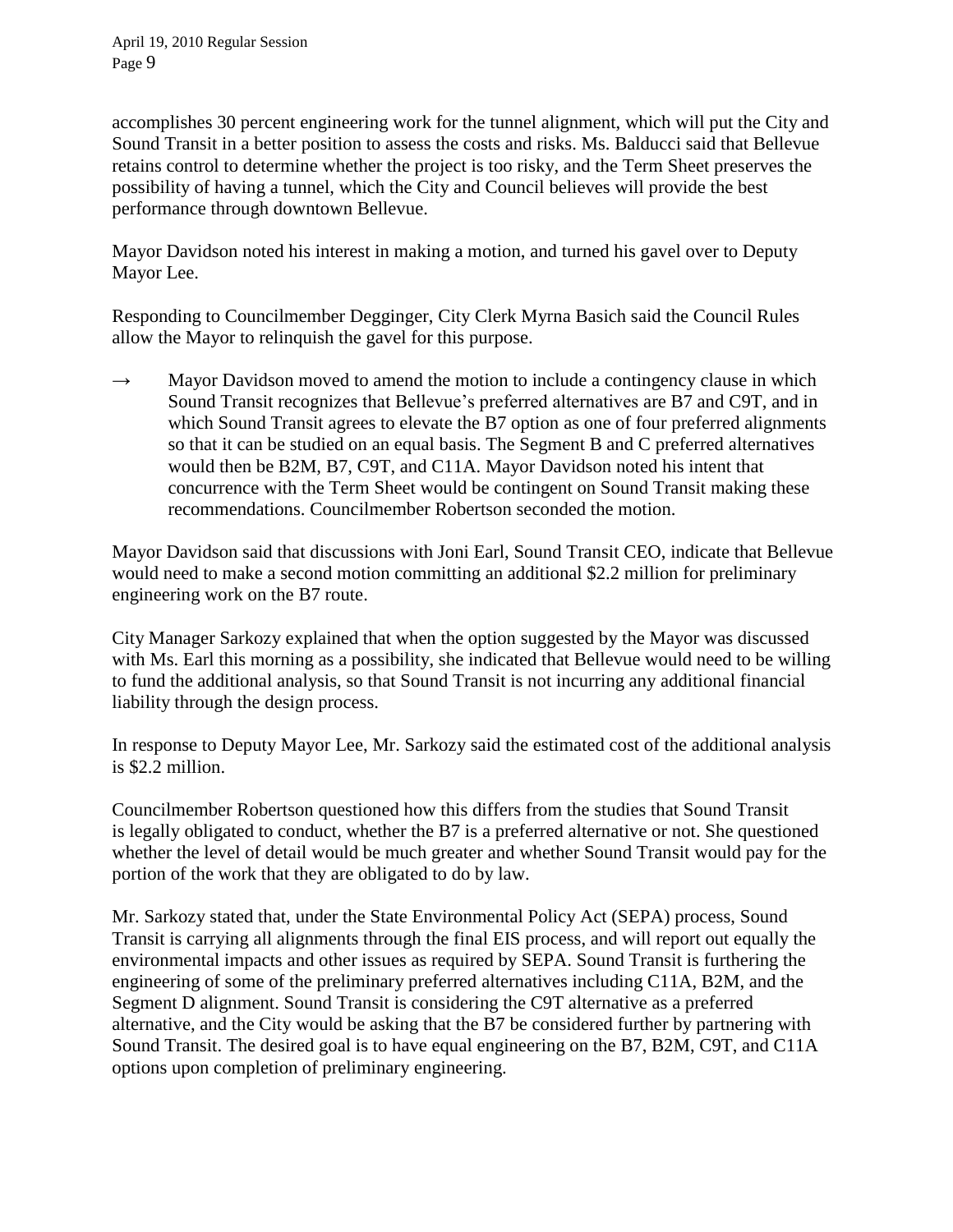Responding to Councilmember Chelminiak, Mr. Sarkozy said the estimated cost of bringing the B7 option to the 30 percent engineering level is \$2.2 million. He said that Ms. Earl indicated that, while she cannot speak for the Sound Transit Board, the City's costs would be incurred based on an hourly rate charge by CH2M Hill. The hope is that this would be approved by the Sound Transit Board.

Councilmember Balducci said she believes that the \$2.2 million would complete 15 percent engineering instead of 30 percent engineering. Mr. Sarkozy corrected himself and concurred.

Deputy Mayor Lee stated that he would like more definitive numbers on the cost estimates.

Councilmember Degginger questioned the source of the proposed \$2.2 million, considering the gap in the current budget. Mr. Sarkozy confirmed that the City does not have money budgeted for this purpose. As the light rail project moves forward, the City will be asked to provide professional services to monitor Sound Transit's work, which also is not budgeted. However, Mr. Sarkozy believes this is important project for the City, and he would suggest transferring funds from another CIP project/account (i.e., PW-R-159).

Councilmember Degginger stated his understanding that the purpose of that account was to provide some additional resource support for analysis as the City went through the East Link process and had a need for additional expertise. He believes that only about \$200,000 remains uncommitted. Mr. Degginger noted his difficulty with voting in favor of action with an immediate funding need when the funding source is unknown. He will not support the proposed approach involving \$2.2 million. Mr. Degginger commented on how far the City has come through this process, involving a great deal of work by the Council and staff.

He asked Councilmember Balducci, as a member of the Sound Transit Board, to comment on how this might be perceived by the rest of Board.

Councilmember Balducci said that while she cannot know how this will be perceived by the Board, there is something attractive to her about this idea, given that a majority of this Council is philosophically committed to the B7 concept. However, her position is that the information to date simply does not support the B7 alternative. The access is not there, the ridership is not there, and the costs are \$100 million higher than the B2 option. The environmental impacts can be quantified in way that shows B7 to be on par or worse than the other Segment B options. Ms. Balducci indicated that if a majority of Council is willing to fund engineering work that will help answer questions, taking the risk about what that analysis will conclude in terms of the costs and benefits of the B7 option, then the work is attractive to her.

Ms. Balducci observed that committing to specific alignments in the Term Sheet would be legally problematic for Sound Transit. She shares Councilmembers' concerns about costs and wants to see the costs in writing. Unlike the \$150 million represented by the Term Sheet, in which there is time and different ways to contribute, the \$2.2 million is needed now. Ms. Balducci said that, as a Sound Transit Board member, she will support whatever is decided by the Council. She emphasized that the City would need to find a way to make this contingency acceptable and legally feasible for Sound Transit.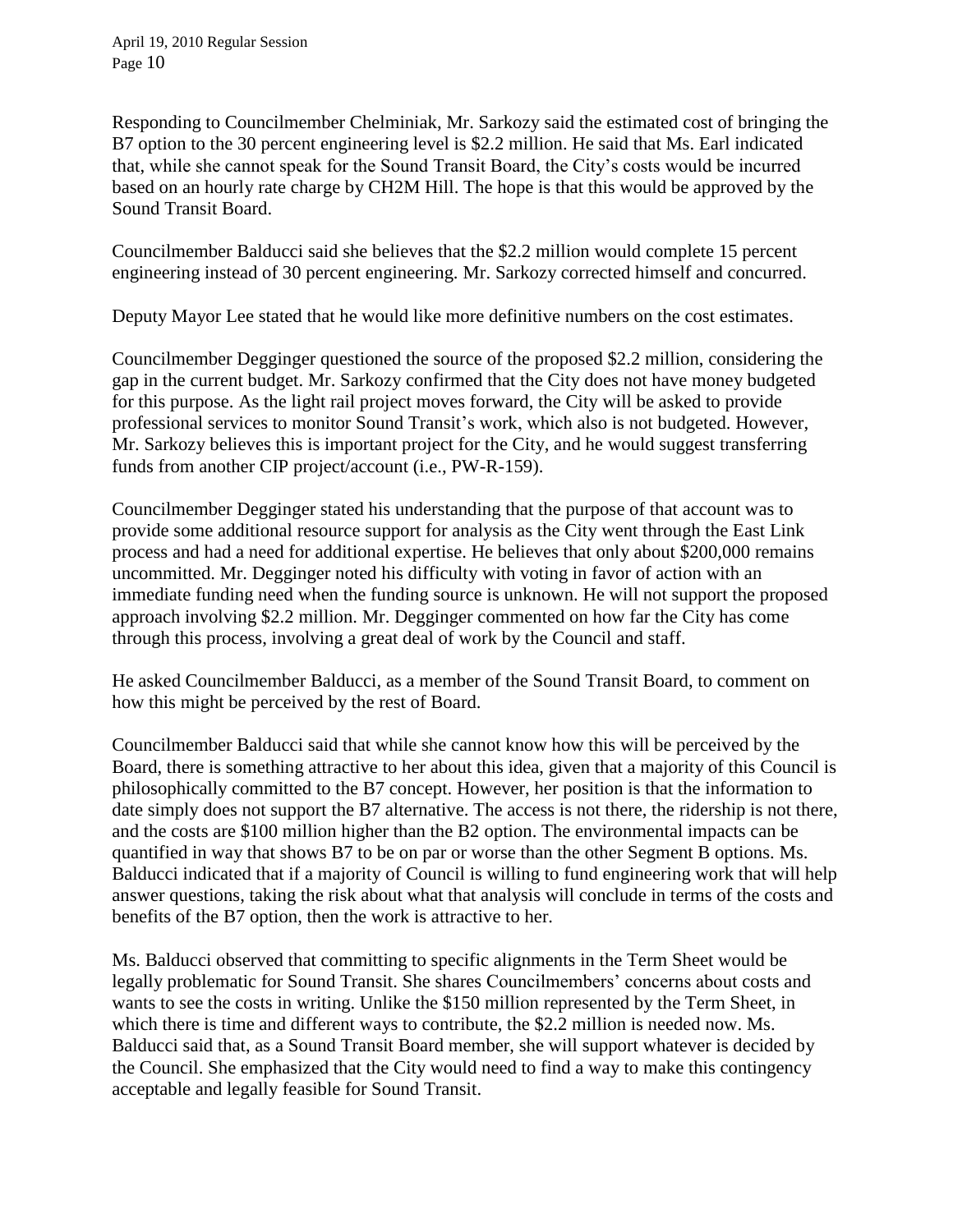- $\rightarrow$  With Deputy Mayor Lee still chairing the meeting, Mayor Davidson moved to extend the meeting until 11:00 p.m. Councilmember Balducci seconded the motion.
- $\rightarrow$  The motion to extend the meeting carried by a vote of 6-1, with Councilmember Robertson opposed.

Mayor Davidson expressed concern that the Term Sheet is too open-ended in terms of what the City might be expected to contribute. He is looking for something that would encourage him to support the Term Sheet, which would be to elevate alternative B7 to an adequate level of engineering analysis. Dr. Davidson observed that at one point he was told that the B7 and B3 had roughly the same costs. Now he is hearing there is a \$4 million difference. He has offered to be cooperative with Sound Transit but has not seen enough in return. He reiterated his concern that the Term Sheet is essentially an open door to \$150 million, which is why he proposed the contingency clause regarding more extensive study of the B7.

Councilmember Chelminiak observed that the first element of the motion requests a clause in which Sound Transit recognizes the B7 and C9T as Bellevue's preferred alignments. In terms of the budget the Term Sheet represents \$150 million, and there is an additional request for \$2.2 million. Mr. Chelminiak recalled the extensive process to date, and the Council's full support for a downtown tunnel. He feels that the Term Sheet opens, rather than closes, doors and keeps the tunnel option alive. With regard to the contingency requested by the motion, Mr. Chelminiak questioned why this is coming up now, how much money will actually be needed, and what will be the reaction of the Sound Transit Board.

Mr. Chelminiak expressed concern that the contingency clause could close the door on tunnel negotiations. He would prefer to see a process that adopts the Term Sheet, with perhaps adding a clause that Sound Transit recognizes Bellevue's preferred alternatives as options B7 and C9T. Perhaps the City could come back and work on this issue, but he does not see how the work could be funded. Mr. Chelminiak reminded the Council that every dollar spent at this point is a dollar less available for mitigation.

Councilmember Degginger questioned the wisdom of bringing the B7 clause into the Term Sheet. He observed that this reflects politics rather than the specific details regarding a tunnel. He noted the risk that if the B7 is more expensive now than other options, the budget gap will likely become wider. Mr. Degginger stated that if the City wants a downtown tunnel, it needs to be willing to contribute toward the costs. With regard to the Term Sheet, he suggested revising it to indicate that the City will contribute to costs up to \$150 million. There will be continued opportunity to further reduce project costs and/or modify the project. Mr. Degginger urged that the City not lose ground at this point with regard to its desire for a tunnel.

Councilmember Robertson said she might be able to support the motion to amend, but the concept has challenges for which important details are not currently available. She stated that this is the first she has heard of the Mayor's idea, and there is limited time to grapple with the Term Sheet. While it will not be legally binding, it establishes a framework for any future agreement. Ms. Robertson is fully committed to a downtown tunnel, and she stands behind the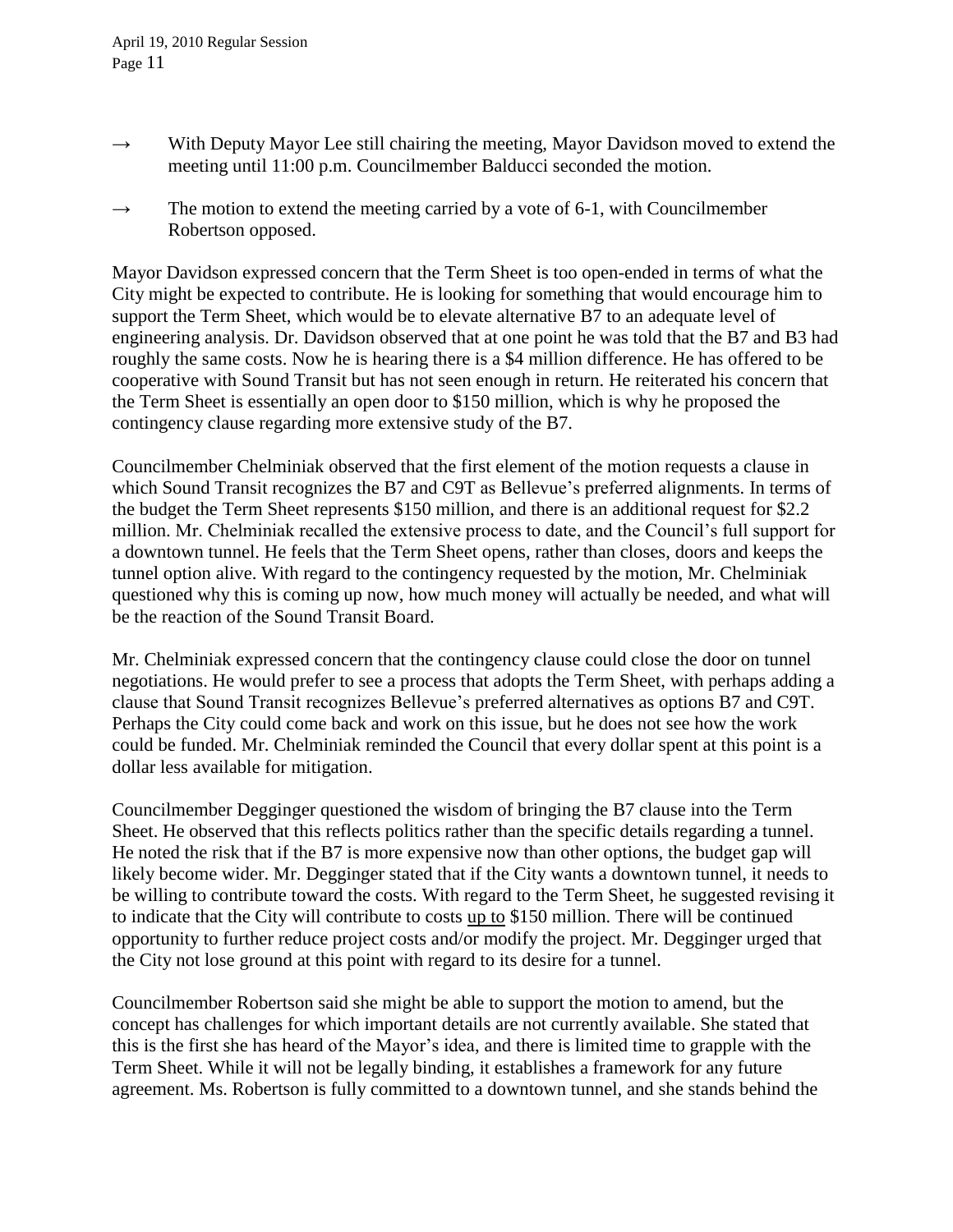March 24 letter sent to Sound Transit. However, she is deeply troubled by the pressure to expedite approval of the Term Sheet, and the underlying tone that if Bellevue does not sign the Term Sheet, Sound Transit will not advance the C9T downtown tunnel as its preferred alternative. The C9T alignment best ensures the success of the East Link system.

Councilmember Robertson reiterated that she first saw the Term Sheet last Monday, and the Council was asked to provide input to staff by Thursday. She observed that the given review period would be too short even if the Council had better information about costs and implications, and that it is impossible to make a decision given the lack of information. Ms. Robertson noted a deficit of nearly \$100 million in the seven-year capital plan.

Ms. Robertson said there are several elements of the Term Sheet that are of concern to her including giving away public right-of-way to Sound Transit. She opined that if the City gives all of its right-of-way to Sound Transit, there will be no remaining incentive for the agency to keep light rail off Bellevue streets and in dedicated corridors. She would like a detailed analysis by legal counsel about all aspects of the document. Ms. Robertson said the Council has still not received the final report on downtown tunnel funding from the CEO group. The Council does not have engineering data and the requested cost information. Ms. Robertson feels it would be malfeasance on her part to approve the Term Sheet without having full information, a thorough legal review, and ample time to consider and review the Term Sheet. While she feels certain that a light rail tunnel best serves Bellevue citizens, she cannot definitively state that the Term Sheet also meets that standard.

Councilmember Robertson encouraged the City continue to work with Sound Transit to close the budget shortfall for the tunnel, and to notify Sound Transit that more information is needed before the Term Sheet can be executed. She stated that Bellevue has consistently shown good faith in working with Sound Transit to achieve a light rail tunnel. The Council's letter of March 24 clearly outlines the City's intentions. She feels this should be sufficient enough for the Sound Transit Board to have the comfort and confidence to move the tunnel alternative to the next level of engineering. Ms. Robertson said it will be a detriment to the entire region if Sound Transit refuses to select C9T as a preferred alternative. She stated that Bellevue has done its part to help keep the project moving in the right direction, and she expects that the Sound Transit Board will do the right thing for Bellevue and the region.

With regard to Dr. Davidson's motion on the B7 contingency clause, and the proposal that the City fund additional study, Councilmember Wallace said his perspective from the beginning has been about mitigating project impacts to Bellevue's roads, businesses, and neighborhoods. He does not support spending \$2.2 million of taxpayers' monies to study something that Sound Transit has previously committed to studying, which is the B7 alignment. Sound Transit has said it will study the B7 just as it will study the B3 and every other alignment in Segment B.

Mr. Wallace reiterated that it is unacceptable to pay for Sound Transit's work. He agrees with Councilmember Degginger that the City does not have the funds to spend. Councilmember Wallace suggested that Bellevue conduct an independent study to help Councilmembers assess Sound Transit's information and to suggest options for mitigating impacts.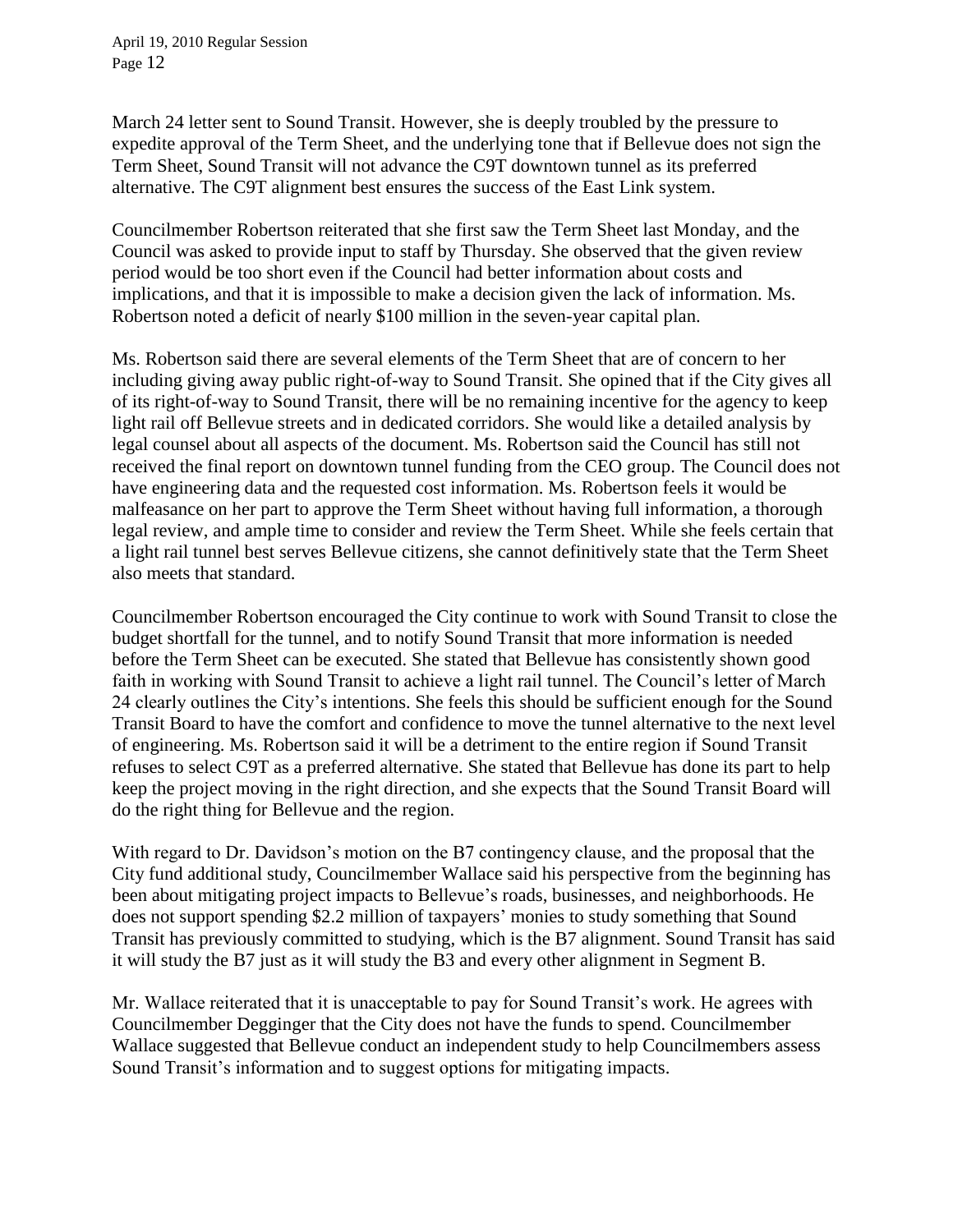Councilmember Balducci stated that it is frustrating to hear comments that the process has been rushed. The Council has been studying and discussing the project for more than a year, and last May the Sound Transit Board asked the City to identify possible funding sources by early this year. The City did not provide this information to Sound Transit until recently. Ms. Balducci observed that it is understandable for the Sound Transit Board to want some reassurance from Bellevue before it is willing to commit taxpayer dollars to advancing engineering work on certain options. She believes that it is fair to request the Term Sheet at this time.

Responding to Ms. Balducci, Ms. Berens said legal staff reviewed the Term Sheet. She referred the Council to paragraph (k) on the second page of the Term Sheet, which articulates the parties' understanding regarding the non-binding nature of the document. Ms. Berens said the Term Sheet is a commitment to discuss in good faith a number of potential provisions for a future Memorandum of Understanding. If the parties cannot ultimately reach agreement on a MOU, neither party has any further obligations with regard to the Term Sheet.

Councilmember Balducci said she would like to support the motion to amend, and to propose a friendly amendment. She noted that this is a 50- to 100-year project, and the decision to have a tunnel is of significant value to Bellevue. She feels it is important to fund preliminary engineering for B7, which goes beyond the environmental review of the Final Environmental Impact Statement (FEIS).

 $\rightarrow$  As a friendly amendment, Councilmember Balducci moved to accept the Term Sheet on the condition that the City and Sound Transit will create some form of separate agreement which states that the B7 alignment will be advanced through preliminary engineering, and at the same level as the B2M. The City of Bellevue would offer to pay for the difference with the understanding that the City would cooperate in the study. The decision about the final form of the agreement for funding the study, and only the form of the agreement, would be delegated to the Mayor's authority between now and Thursday.

Responding to Dr. Davidson, Councilmember Balducci confirmed that an agreement about funding further study of the B7 will be a separate document. The discretion she proposes to delegate to the Mayor is the decision regarding the form of the future agreement, which will address the performance of preliminary engineering on B7 and how the parties would commit to pay for it.

 $\rightarrow$  Mayor Davidson accepted the friendly amendment. As seconder, Councilmember Robertson accepted as well.

Councilmember Chelminiak questioned the progression of the motions.

Councilmember Balducci reviewed that there was a motion to adopt the Term Sheet. There was then a motion by Dr. Davidson to amend the Term Sheet to add a condition regarding preliminary engineering for the B7 alternative and identifying specific preferred alternatives for Segments B and C. Ms. Balducci suggested that if writing Dr. Davidson's proposed language into the Term Sheet becomes a reason for Sound Transit to reject the Term Sheet, the Council would delegate to the Mayor the authority to come up with a separate document in another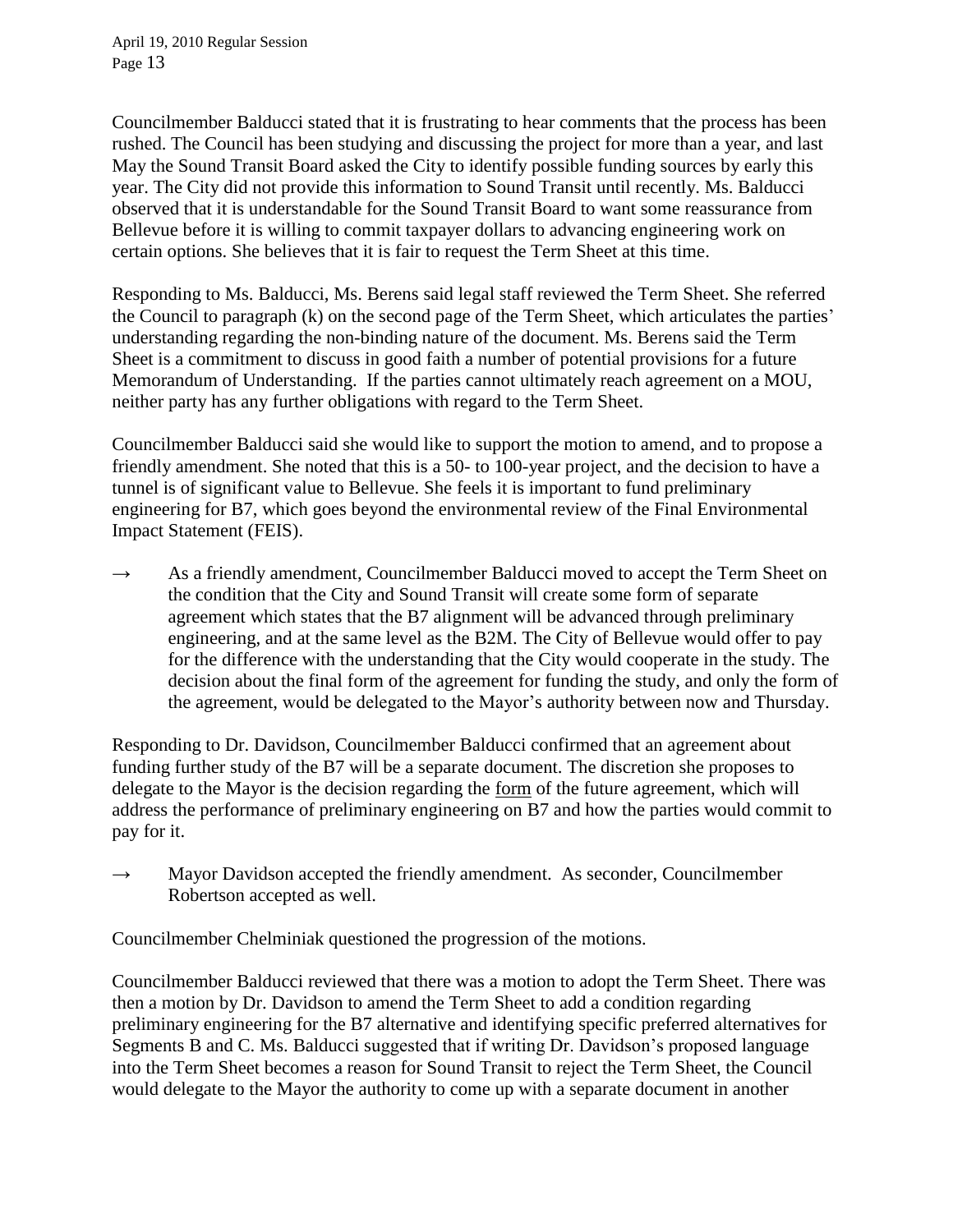format that is sufficient to memorialize that piece of the agreement.

Councilmember Chelminiak observed that the agreement represents money that the Council will be spending.

Responding to Deputy Mayor Lee, Councilmember Balducci said all she is suggesting is that the agreement requested in the Mayor's proposed amendment could be handled separately from the Term Sheet document.

Responding to Mr. Sarkozy, Councilmember Balducci confirmed that she is referring to the financial contribution to advance the B7 preliminary design. Mr. Sarkozy said he believes that could be done with a letter of transmittal attached to the Term Sheet, in which the City commits to paying for preliminary engineering to be conducted by CH2M Hill. The letter would state a preference for the B7 option and commit to locally funding further engineering on this option. Mr. Sarkozy said staff can bring back to the next meeting some suggested potential funding sources. This would allow the Mayor to responded to the Sound Transit Board by Thursday's deadline.

Responding to Deputy Mayor Lee, Mr. Sarkozy said tonight's Term Sheet would be approved subject to, as the amendment states, Sound Transit's restating the B7 preference identified by the Council and stating that Bellevue would pay for preliminary engineering for B7 with its own dollars.

In further response, Mr. Sarkozy speculated that Sound Transit would see the benefit in this because it moves toward full knowledge of four alternatives in Segments B and C. This is the City stepping up to fund an engineering analysis of B7, which goes beyond the required environmental process. This would allow moving forward with the Term Sheet, knowing that a formal Memorandum of Understanding would be developed in early 2011.

Responding to Councilmember Robertson, Mr. Sarkozy said the Council's approval of the Term Sheet would be contingent upon Sound Transit accepting City funds and its commitment to fund.

Councilmember Wallace observed that there is no way of knowing how much the engineering work will cost, and he noted that \$4 million is approximately 13 percent of Bellevue's property tax revenue per year. He suggested exploring a lower cost option for achieving the intended goal.

Councilmember Chelminiak concurred with Councilmember Wallace.

Councilmember Degginger said he is not comfortable spending \$4 million, particularly without putting more thought into an appropriate funding source. He reasoned that the Council could address the Term Sheet on Segment C tonight. Staff and Council could then get information on Segment B and send a letter next week, or later, regarding funding preliminary engineering work for the B7 alternative. Mr. Degginger questioned whether there might be a different way of achieving the Council's objectives in terms of what additional information it would like.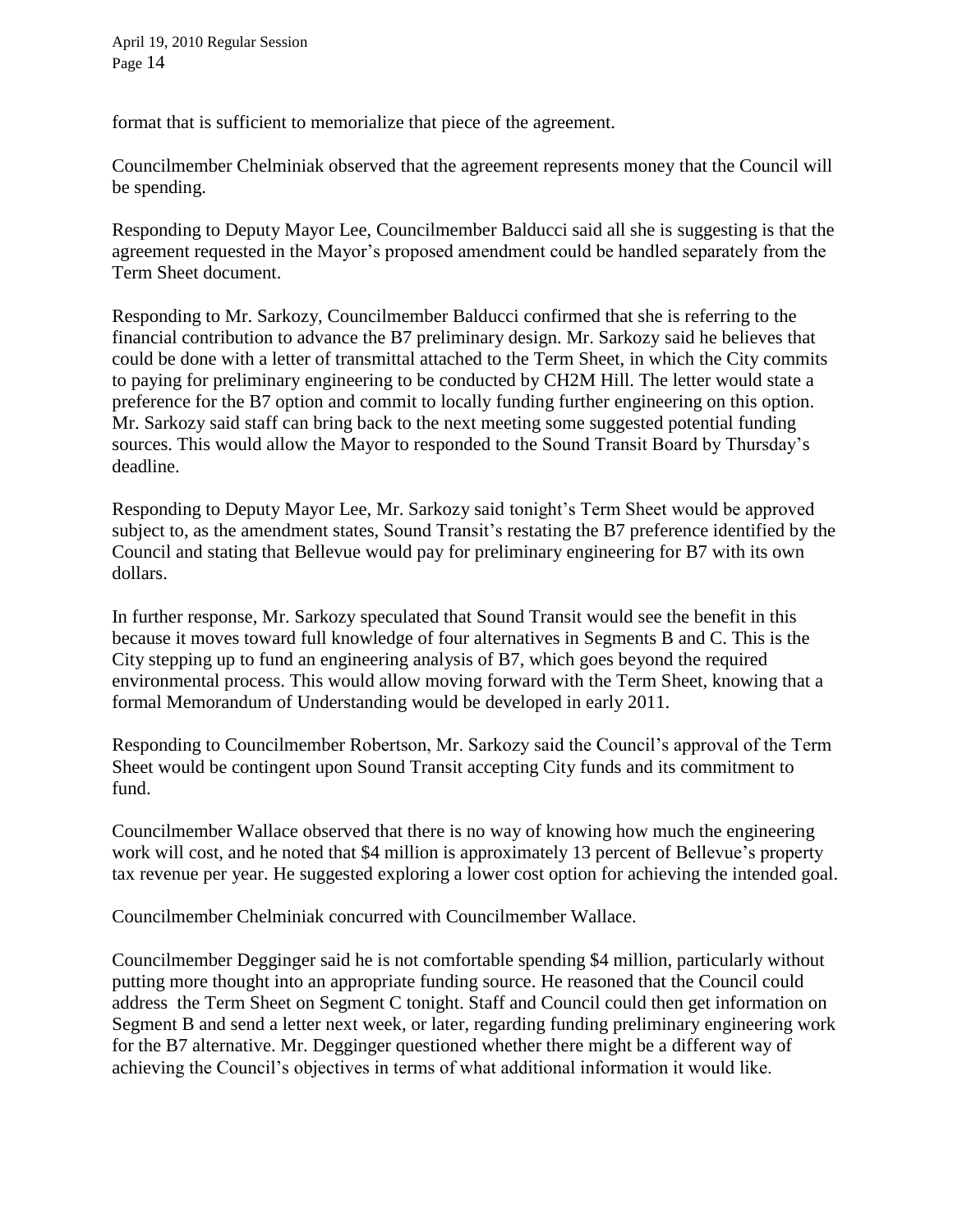Deputy Mayor Lee said he is in favor of moving forward, but he has a responsibility to represent the best interests of Bellevue citizens. He will not support the amendment until he has adequate information.

Mr. Sarkozy summarized that the amended motion is to carry the B7 alternative forward through preliminary engineering as a condition for approval of the Term Sheet, with the City to fund the preliminary engineering work. If the Term Sheet is not approved, the tunnel alternative will not receive preliminary engineering and will likely not be considered a viable option. Preliminary engineering work to bring the B7 option to a 30 percent level would cost approximately \$4 million. The cost of taking the B7 to the 15 percent level is approximately \$2.2 million. With the amendments, if the Term Sheet is adopted, B7, B2M, C9T and C11A would move through preliminary design.

 $\rightarrow$  The motion to amend failed by a vote of 2-5, with Mayor Davidson and Councilmember Balducci in favor.

Mr. Lee proposed that Bellevue take responsibility in order to represent residents, get adequate information fairly, and to study the alignments and choose the best route based on the information. He cannot support the Term Sheet without reaching agreement with Sound Transit on financial and technical details. It must give the City of Bellevue, and its elected officials who understand their constituents, the ability to make these decisions on behalf of Bellevue.

Councilmember Wallace stated he has questions regarding the Term Sheet. He noted that new information has come out recently, including Sound Transit's proposed B2M route. He questioned how the B2M route might affect, and whether it is compatible with, the C9T alignment.

Mr. Sarkozy said the specifics of the C9T route are still unresolved, as are the details of the B2M option. The work plan includes a review of the NE  $2<sup>nd</sup>$  Street transition option, as well as the original tunnel portal at the Red Lion location.

Responding to Councilmember Wallace, Councilmember Balducci said the transition between Segment B and Segment C is in the vicinity of SE  $6<sup>th</sup>$  Street. Both the B7 and B2M pass Main Street into the downtown.

Councilmember Wallace said at this point he cannot definitely say he supports the C9T, without knowing the Segment B connection. C9T could be radically different depending on whether it connects to B2M, B3, or B7. With regard to the B2M-C9T connection, is this running at-grade, elevated, in a trench, on the side or middle of the road?

Councilmember Balducci said that question is more of a design issue versus the current focus on alignment.

Councilmember Wallace said it would be great to continue moving forward as partners in this process and working to cooperatively design an alignment. It is premature to be asked to contribute \$150 million when the City does not know the alignment, costs, impacts, and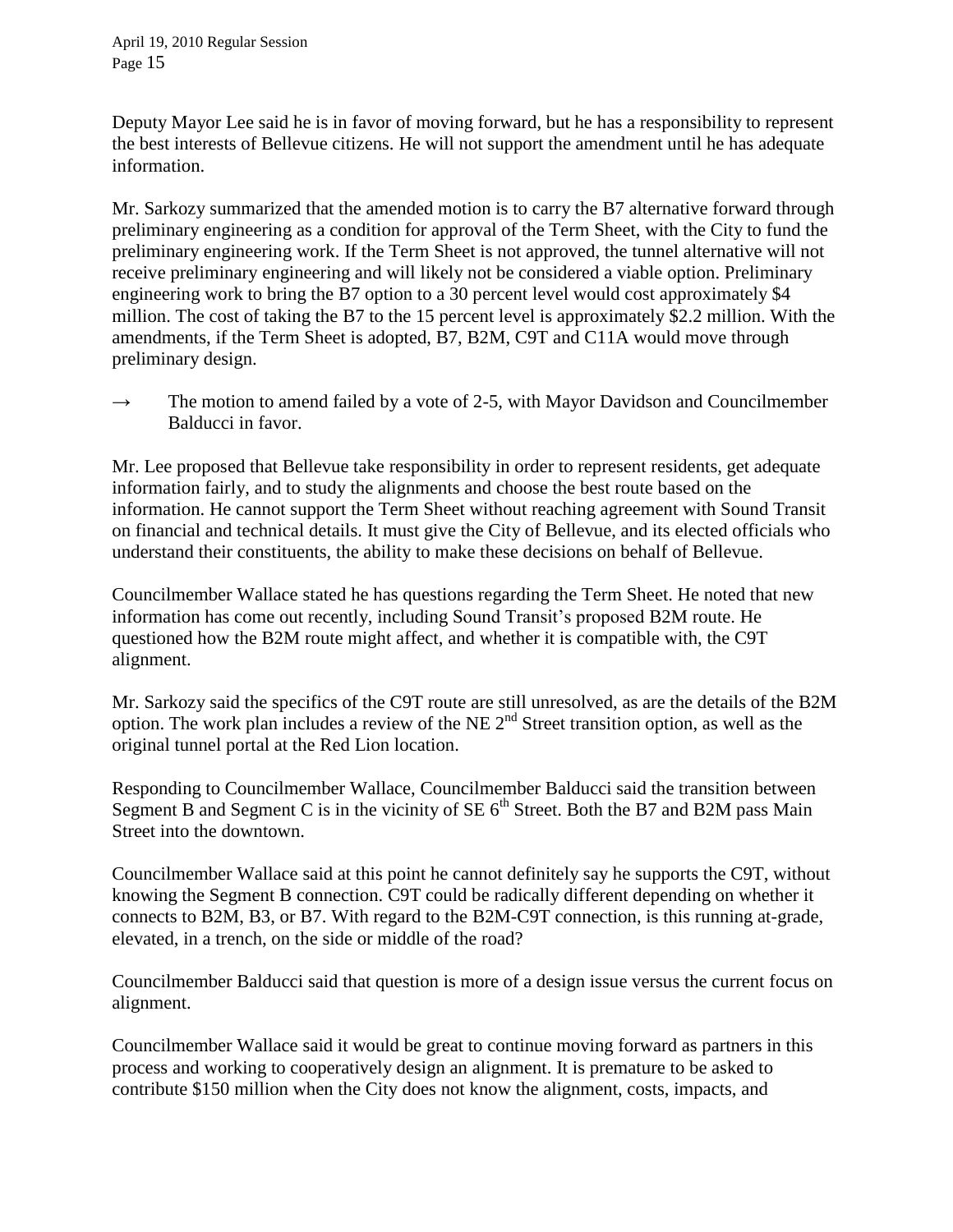mitigation requirements. While the City and Council have been discussing the East Link project for a very long time, the Term Sheet was distributed to the Council last Monday.

Mr. Wallace said he cannot make what might be one of the biggest decisions the City has ever made based on the lack of information about its implications. However, he is committed to what was expressed in the Council's letter in recent weeks, which is a willingness to negotiate an agreement with Sound Transit regarding possible cost contributions toward a tunnel. Mr. Wallace referenced meeting minutes stating that Mr. Sarkozy said the right-of-way contributions would apply only to the C9T route. He questioned whether this understanding is correct, and if so, he suggested clarifying that point in the Term Sheet.

Mr. Sarkozy stated that his understanding, which has been articulated by the Deputy City Attorney as well, is that all of the potential financial contributions elements are subject to ongoing and final negotiations with Sound Transit, as the City and Sound Transit review the alignments and potential design details. The commitment reflected in the Term Sheet is to explore those options in good faith as well as a financial contribution up to \$150 million. It is not a binding agreement until a Memorandum of Understanding is established, which is targeted for Spring 2011.

 $\rightarrow$  Councilmember Wallace moved to amend language in the Term Sheet to state up to \$150 million. Councilmember Degginger seconded the amendment.

Councilmember Lee stated he will not support the amendment, as this is all double talk. Sound Transit has already taken the position that the tunnel will not move forward without a contribution of \$150 million from the City.

Councilmember Balducci referenced page 3 of the Term Sheet, which has language stating that a "binding agreement regarding funding would be negotiated consistent with the following," (if there is a completed EIS that selects the tunnel). The City will provide \$150 million, Sound Transit will identify \$75 million in savings and \$95 million in additional fiscal capacity from Sound Transit's budget, and the two parties will discuss procedures for addressing the appropriate allocation of East Link cost savings and/or increases. To say up to \$150 million is not consistent with language in the Term Sheet which was added at Bellevue's request.

- $\rightarrow$  Councilmember Chelminiak moved to extend the meeting by 30 minutes to 11:30 p.m. Councilmember Balducci seconded extension.
- $\rightarrow$  The motion to extend the meeting to 11:30 p.m. carried by a vote of 6-1, with Councilmember Robertson opposed.

Councilmember Degginger stated it is clear that this is not final agreement, but it is a step in a negotiation process. He appreciates concerns regarding the timing of the Term Sheet, but everyone has known that if there is going to be a tunnel, it will require financial contributions from the City.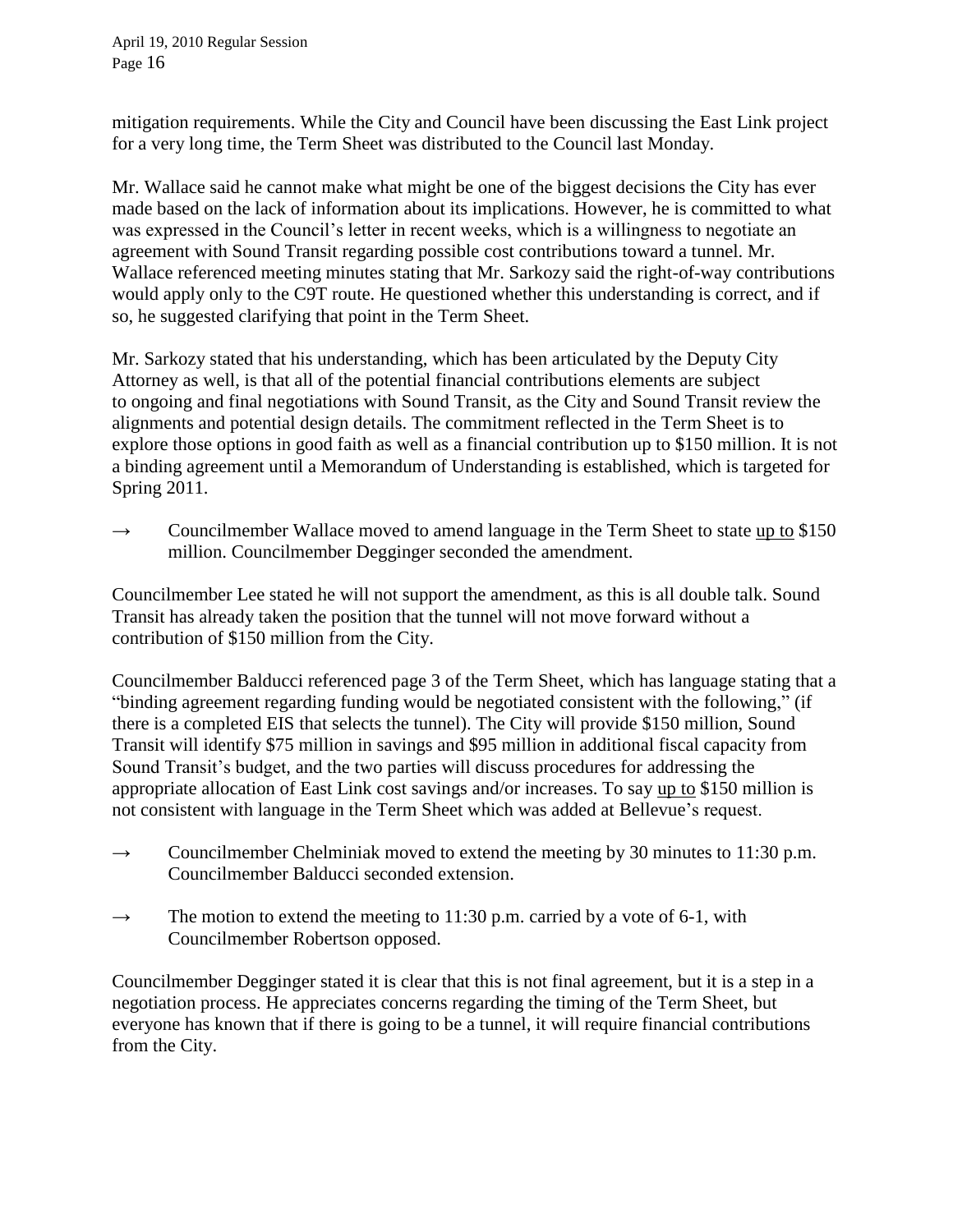Councilmember Wallace suggested that the first step should be to determine how to close the cost gap cooperatively. If the costs of the tunnel are ultimately higher, than Bellevue will provide up to \$150 million. The City's contribution should be the last dollars in, not the first dollars in, and it should not be a hard commitment to hand over \$150 million if it is not necessary.

Councilmember Chelminiak stated he will support the amendment stating "up to \$150 million."

 $\rightarrow$  The motion to amend language in the Term Sheet to state up to \$150 million. carried by a vote of 5-2, with Deputy Mayor Lee and Councilmember Balducci opposed.

Councilmember Wallace said he still has lots of questions. His preference would be to send a letter to Sound Transit urging them to continue to work cooperatively with the City, and explaining that the Council had only one week to review the Term Sheet and needs more time to have its questions answered.

Councilmember Balducci strongly supports what Councilmember Degginger said before the vote on the motion. The Term Sheet is intended to be a formal statement of commitment to continue to follow along with a process that jointly began in February, in order to advance the tunnel option and to satisfy the Sound Transit Board in making a commitment to study the tunnel and to provide engineering work that will help answer many of questions raised.

Councilmember Balducci referenced an email from Joel Glass, Co-Chair of the Light Rail Best Practices Committee. She said in writing her response to Mr. Glass, it became clear to her that the Term Sheet is the right thing to do. She reiterated that the Term Sheet is preliminary and maintains control for the City. The list of potential funding sources is not exclusive, but the Term sheet is intended to provide maximum flexibility for the City.

Councilmember Balducci said she believes the Council should approve the Term Sheet and continue to define what the City wants to study and is willing to pay for in Segment B. If desired by a majority of the Council, additional analysis is an opportunity to make a case that the B7 alternative is better than it looks on paper at this point, and she will support that. She is skeptical that further study will indicate that the B7 competes and performs well, but she is willing to take the step to study it further. She does not want to miss this opportunity in the process.

Deputy Mayor Lee said he appreciates what Councilmember Balducci said in recognizing the Council's majority preference for the B7, and he appreciates her hard work in studying and addressing the issues. However, he has come to the opposite conclusion. He feels the Council needs to step back and listen. He wants a Term Sheet that states that Bellevue is an equal partner and has the right to make decisions that affect Bellevue. He quoted Joel Glass' email opposing the Term Sheet as presented and characterizing it as a "surrender" that will disproportionately benefit Sound Transit.

Councilmember Robertson stated that the Council has consistently supported the tunnel option and worked diligently with Sound Transit. She finds it hard to believe that Sound Transit Board members would expect the Council to make a decision on the Term Sheet within a week, and that they would be so unreasonable that they would ignore all of the work by the City and not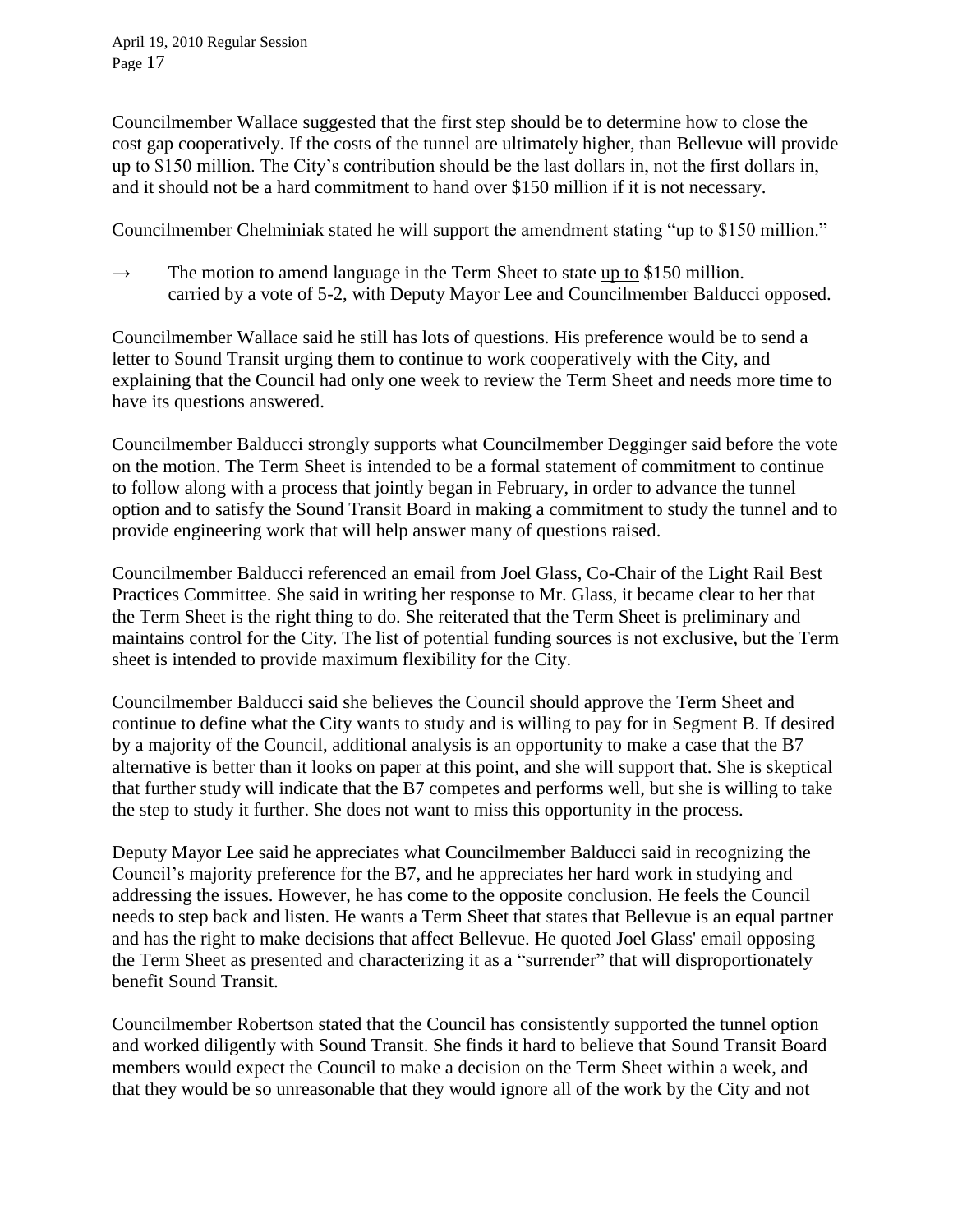advance the tunnel option for preliminary engineering. She fully intends that the City will enter into a Term Sheet with Sound Transit when the Council has more information and the time to consider all impacts. She reiterated that the City has shown good faith throughout this process.

Councilmember Chelminiak observed that it is frustrating to be asked to make decisions when many variables are unknown, but this is the process that the City is in. If the Council does not approve the Term Sheet, impacts to friends and neighbors are inevitable. Mr. Chelminiak said it is time to make a decision. If in favor of the tunnel, vote to approve the Term Sheet. If opposed to the tunnel, vote no.

 $\rightarrow$  The motion to approve the Term Sheet, amended to add the words "up to" before \$150 million, carried by a vote of 4-3, with Deputy Mayor Lee, Councilmember Robertson, and Councilmember Wallace opposed.

Mayor Davidson commented that he was not sure how he would vote at the beginning of the evening. He noted the priority he places on the B7 alternative, and the Council's interest in further analysis of this option.

(b) Resolution No. 8063 authorizing execution of an amendment to the professional services agreement with Hillis, Clark, Martin & Peterson to increase the contract amount by \$55,000, to a total of \$100,000 for legal services.

Councilmember Robertson explained that she asked that this be pulled from the Consent Calendar and moved to this part of the Agenda. She proposed increasing the contract maximum reflected in Resolution No. 8063 from \$100,000 to \$250,000. This contract provides outside legal services for light rail issues in Bellevue. Although she expects the City to closely track expenditures, there is significant legal work to be done and a higher maximum will allow work to proceed without publically giving away the pace or scope of the work, while it is going on.

 $\rightarrow$  Councilmember Robertson moved to approve Resolution No. 8063, amended to increase the contract maximum to \$250,000. Deputy Mayor Lee seconded the motion.

Councilmember Chelminiak questioned the dollars available in PW-R-159. Deputy City Manager Brad Miyake said it is roughly \$200,000. Councilmember Chelminiak observed that the funds are insufficient to cover the contract. He asked why this fund has been used to pay legal bills, noting his understanding that it was established for technical work consistent with the type of analysis the Council has been discussing tonight.

Mr. Sarkozy said these are the only funds available. The City has taken all of the Sound Transit dollars out of this fund. It could just as easily be set up as a separate Capital Investment Program (CIP) account.

Councilmember Chelminiak said he is in favor of increasing the amount of money available in order to pay the bills, but increasing to \$250,000 at this time is not the right move. He has no idea how the money has been used to date. He questioned how the legal work is assigned and monitored.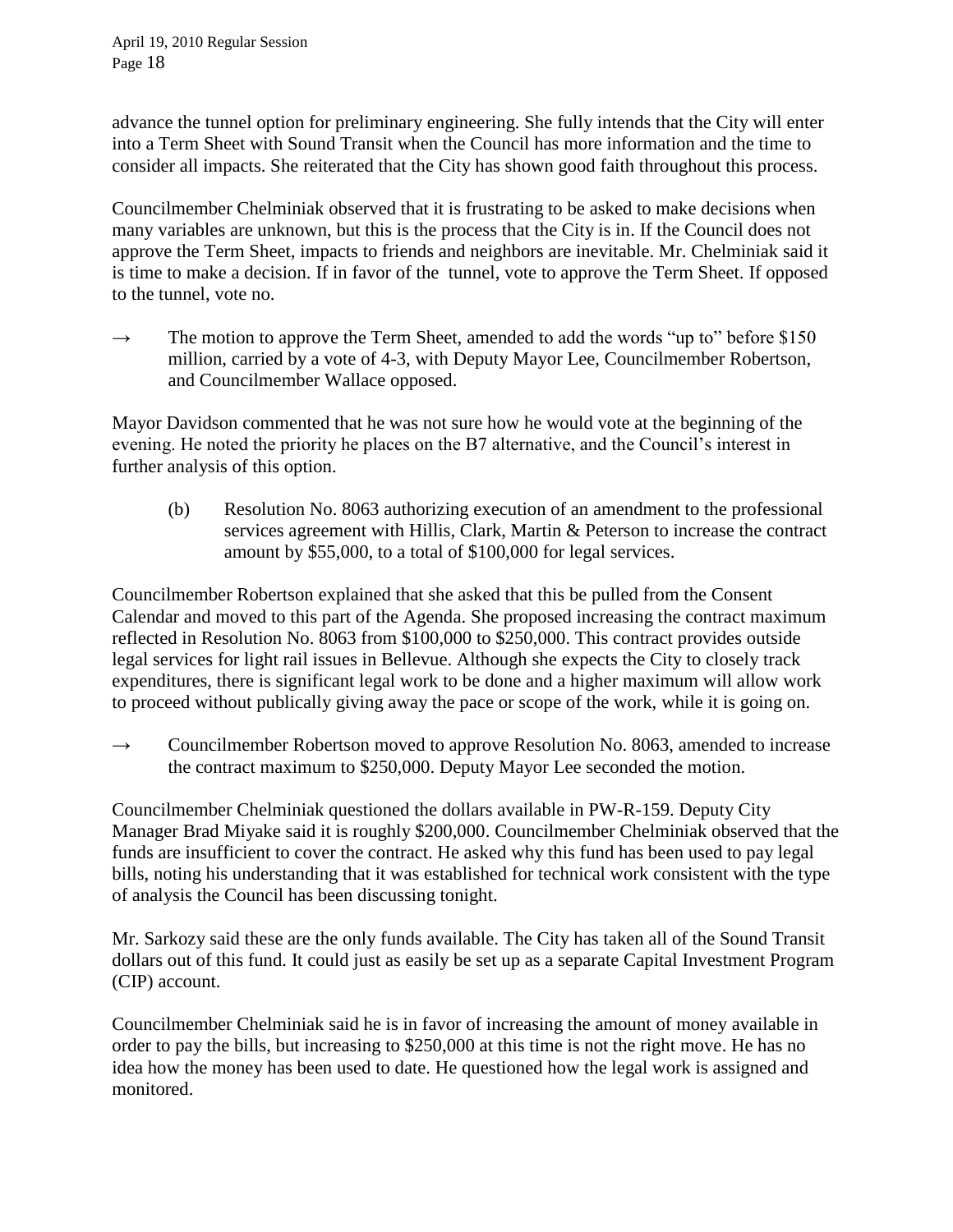Responding to Councilmember Degginger, City Attorney Lori Riordan said the bills incurred through the end of February total approximately \$49,000. The March bill was approximately \$16,000, and the April bill is pending. In further response, Ms. Riordan said approximately \$75,000 is needed to pay for legal counsel to date.

 $\rightarrow$  As a substitute motion, Councilmember Degginger moved to authorize a contract amount of \$75,000. Councilmember Chelminiak seconded the substitute motion.

Councilmember Degginger said he is troubled to learn that this account is being used to pay legal bills. Council did not authorize the fund for that purpose, and he is not interested in taking what is left in fund and making it available for that purpose.

Councilmember Balducci noted that the substitute motion allows for just enough money to pay the outstanding bills. However, it is important to have the ability to contract for expertise that is beyond that provided by in-house staff. The legal counsel allows the City to respond effectively and thoroughly throughout completion of the FEIS, the selection of the alignment, and the submittal of permit applications. She understands the funding issue. However, she feels that staff's requested contract amount of \$100,000 is reasonable.

Councilmember Degginger reiterated his concern with the source of the funds.

 $\rightarrow$  The substitute motion to approve Resolution No. 8063, amended to authorize contract expenditures of \$75,000, failed by a vote of 2-5, with Councilmembers Chelminiak and Degginger in favor.

Councilmember Robertson restated her motion to increase the contract limit to \$250,000. She would like to approve the amount now, but is comfortable with allocating it to a different fund.

Councilmember Chelminiak spoke in favor of transparency, and noted that this motion overspends the budget.

Responding to Councilmember Balducci, Mr. Sarkozy said staff will come back to the Council with an identified funding source, and request the establishment of an expanded CIP account or a separate account. There is some money in the Supplemental CIP Plan as well as other monies in the general CIP Plan that could be reallocated.

Councilmember Balducci questioned the appropriate procedure for this motion, in which the Resolution is authorizing funding that is not currently identified. Mr. Sarkozy said the Council would need to reallocate a dollar amount to come back into that fund from another source, which would probably be the Supplemental CIP Plan. The preferred way is to allocate the full amount that is available in that fund, and then come back at a subsequent meeting and replenish the account to an amount that the Council feels is necessary from an appropriate source.

Councilmember Balducci questioned why the Resolution requests \$100,000 instead of \$250,000.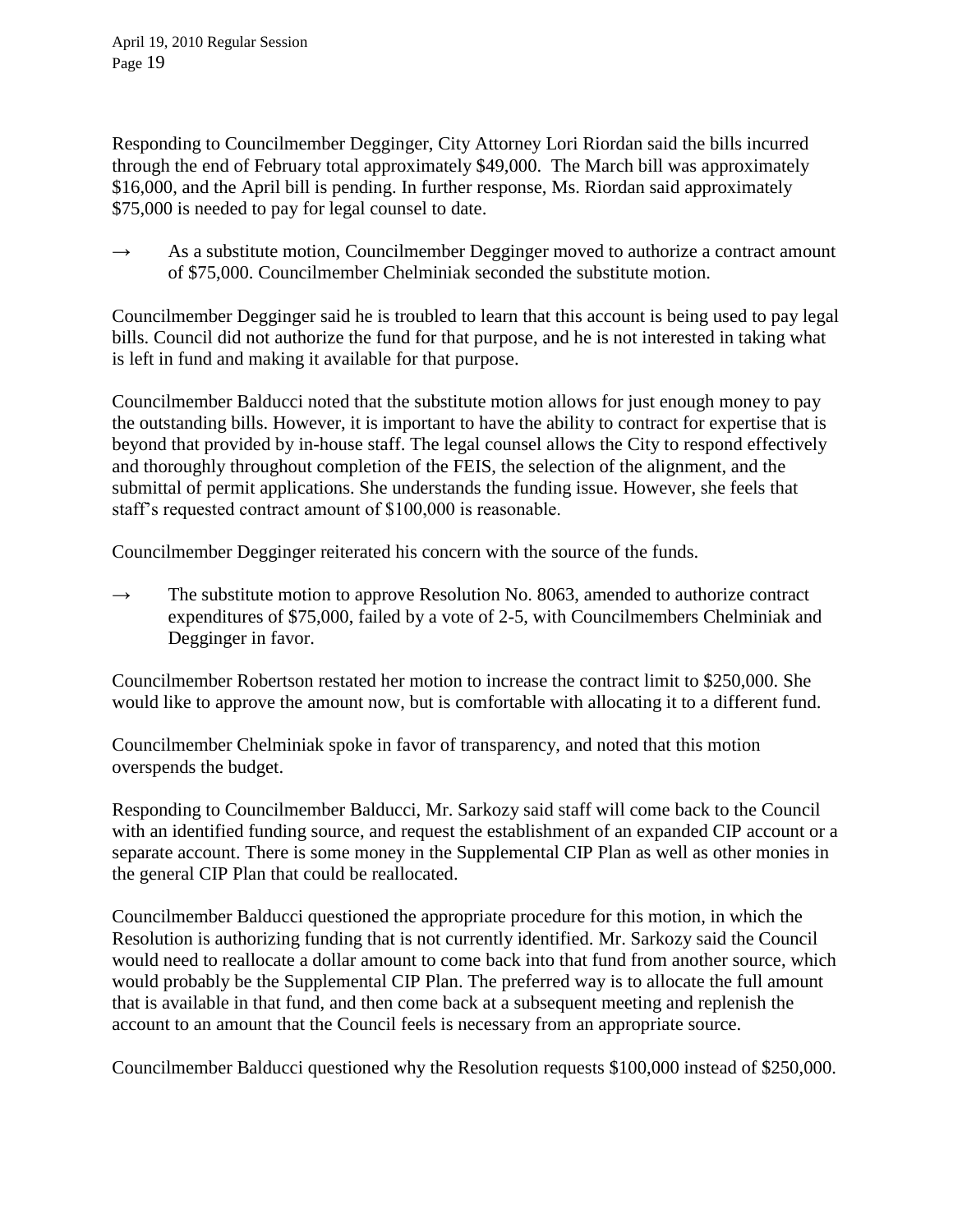Ms. Riordan said sufficient need has not been determined at this point to ramp the contract amount up to that level. It seemed inappropriate, in light of the ever-diminishing amount of money in that CIP account, to ask for a larger increase without having the broader conversation about this particular CIP project and funding needs going forward.

Councilmember Balducci expressed support for the City Attorney's original request.

- $\rightarrow$  Councilmember Balducci moved a substitute motion to approve Resolution No. 8063 as originally proposed, and Councilmember Degginger seconded the motion.
- $\rightarrow$  The motion to approve Resolution No. 8063 as written carried by a vote of 4-3, with Councilmembers Lee, Robertson, and Wallace opposed.
	- (c) Wilburton Connections Project

In response to Mayor Davidson, Transportation Director Goran Sparrman expressed concern with postponing this item for two weeks, due to federal grant funding involved in the projects.

- $\rightarrow$  Councilmember Balducci moved to extend the meeting until midnight, and Councilmember Chelminiak seconded the motion.
- $\rightarrow$  The motion to extend the meeting until midnight carried by a vote of 5-1, with Councilmember Robertson opposed. [Councilmember Lee had briefly stepped away from the table.]

City Manager Steve Sarkozy introduced discussion regarding transportation projects within the Wilburton Connections project.

Transportation Director Goran Sparrman recalled that the Council received a presentation last week on the projects for which action is requested tonight. Staff believes it is appropriate to implement the conceptual engineering phase for a new project, which is the  $120<sup>th</sup>$  Avenue NE Improvements project created by proposed Ordinance No. 5947.

Mr. Sparrman said staff is also requesting Council approval of the traffic analysis on NE  $5<sup>th</sup>$ Street, with the purpose of making sure that neighborhood impacts are eliminated or mitigated as the City moves forward with the other transportation projects.

The last action requested by the Council is to maintain the City's ability for funding flexibility by applying for a public works loan. Action tonight would allow staff to apply for the money. If the loan is approved, staff will return to the Council, which will have full authority to approve or reject acceptance of the loan.

Councilmember Balducci asked for assurance that tonight's action will enable the City to develop a design that is acceptable to Wilburton residents. Mr. Sparrman confirmed that staff is working closely with the neighborhood and does not have a final solution in mind. He noted that it will be a bit of a balancing act to resolve how to allow mobility while also preventing cut-through traffic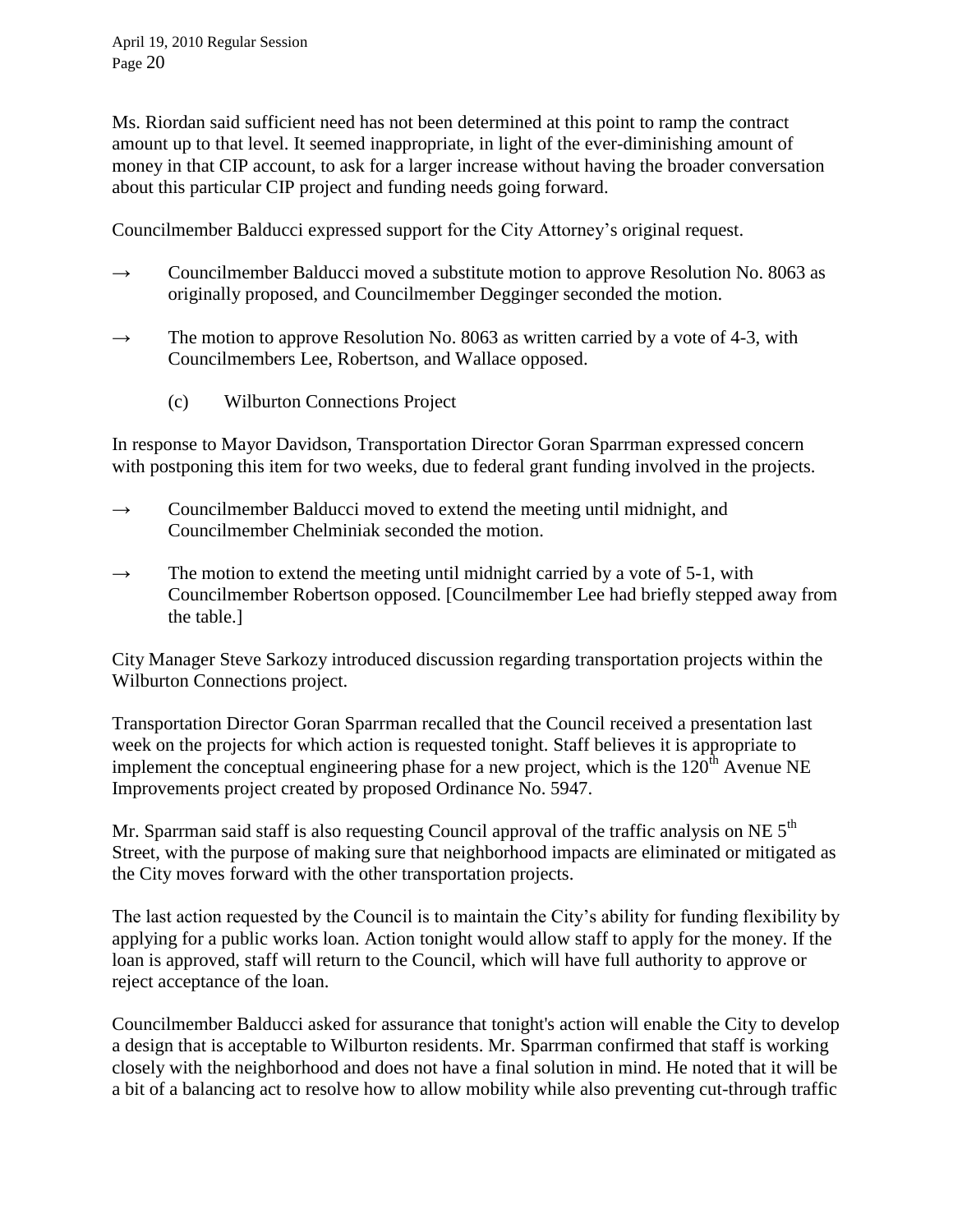into the neighborhood. Councilmember Balducci noted that she heard strong support from the Council last week for moving forward with a design and with packaging the projects in phases in order to best mitigate impacts.

Mr. Sparrman clarified that what staff is recommending tonight is to proceed with conceptual engineering. This will allow staff and the Council to determine what kind of cross-section is desired for the section of  $120<sup>th</sup>$  Avenue NE as it crosses NE  $8<sup>th</sup>$  Street. This action does not fund right-of-way acquisition or construction.

Councilmember Balducci asked staff to speak to comments from Mutual Materials and Best Buy.

Mr. Sparrman said it is true that the NE  $6<sup>th</sup>$  Street alignment would impact Mutual Materials along its north property line. In addition, the alternative analyzed by staff for NE  $4<sup>th</sup>$  Street would impact Mutual Materials at its south property line. That alignment would also impact the Bellevue School District facility as it comes through the north end of where the District stores its buses. This raised questions as to how the City would replace this lost property, which was a key factor in selecting a different preferred alignment for the NE  $4<sup>th</sup>$  Street extension project.

Speaking to the Best Buy issue, Mr. Sparrman called attention to the letter distributed to Council tonight, which primarily raises SEPA-type issues. The City is following SEPA and NEPA guidance for the NE 4<sup>th</sup> Street project. Mr. Sparrman said the Wilburton Subarea update involved a full environmental analysis at the programmatic level. Staff is also conducting a project level environmental assessment.

Councilmember Wallace questioned the cost estimates for condemnation, and what would happen if the costs turn out to be much higher than anticipated. He questioned the process for making adjustments to the road if it appears that it is more expensive to go the proposed route than perhaps another alternative.

Mr. Sparrman replied that, in general, if staff identifies unexpected cost factors for projects, staff will engage in a value engineering analysis and look for options. The objective is always to find the project with the lowest costs and least property impacts.

Councilmember Wallace questioned whether the Transpo Group's study will look at the effect of turning right from NE  $4<sup>th</sup>$  Street onto  $120<sup>th</sup>$  Avenue NE heading south, and ending up at  $116<sup>th</sup>$ Avenue. He noted that this location currently experiences heavy traffic volumes at rush hour.

Nancy LaCombe, Capital Projects Manager, said the traffic analysis so far is looking at NE 5<sup>th</sup> Street from  $120^{th}$  Avenue NE to  $124^{th}$  Avenue NE with regard to mitigating neighborhood impacts. The NE  $4<sup>th</sup>$  Street project should address some of the traffic that is continuing south on  $120<sup>th</sup>$  Avenue and going down to  $116<sup>th</sup>$  Avenue NE. The analysis will be looking at the whole area to determine the effects on traffic flow.

Deputy Mayor Lee noted that Best Buy has asked Council to table action until the NE  $6<sup>th</sup>$  Street project receives further environmental review. He asked staff if they had discussed this issue with Best Buy and the property owner.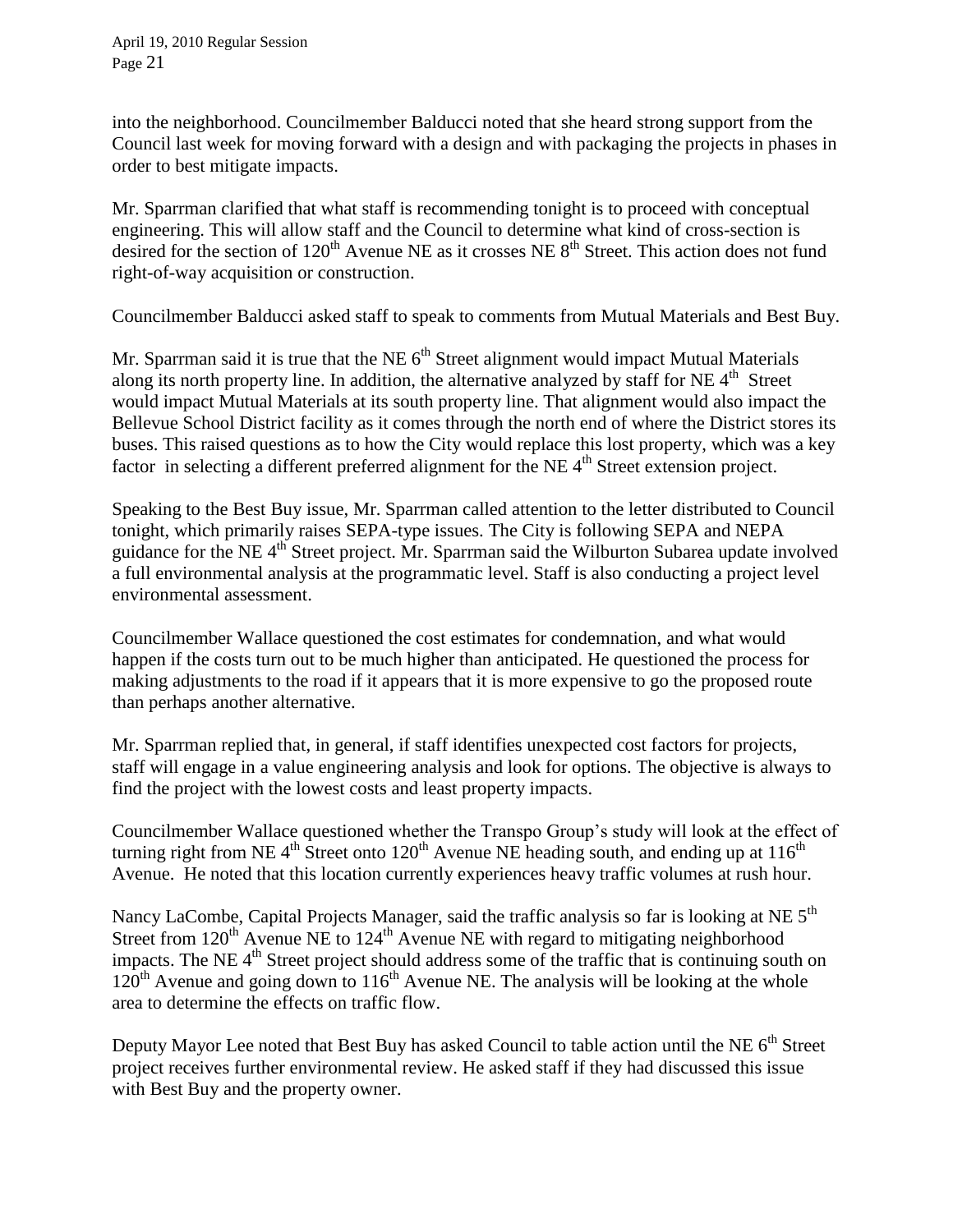Mr. Sparrman said tonight is the first time that he heard the request to delay the project and to link it up with NE  $6<sup>th</sup>$  Street. He explained the consequences for the project schedule, which includes the loss of the opportunity to secure federal dollars for the project.

(1)  $120^{th}$  Avenue NE Improvements

Ordinance No. 5947 authorizing: 1) Amendment of the 2009-2015 Capital Investment Program (CIP) Plan to create a new CIP project entitled  $120<sup>th</sup>$ Avenue NE Improvements (Segment 2) – NE  $8<sup>th</sup>$  to NE 12<sup>th</sup> Street (Proposed CIP Plan No. PW-R-164) with an initial project budget of \$190,000; and 2) Transfer of a total of \$190,000 in Mobility & Infrastructure Initiative from CIP Plan G-80 to fund CIP Plan PW-R-164.

- $\rightarrow$  Councilmember Robertson moved to adopt Ordinance No. 5947, and Councilmember Balducci seconded the motion.
- $\rightarrow$  The motion to adopt Ordinance No. 5947 carried by a vote of 7-0.
	- (2) NE  $4^{th}$  Street Extension

Resolution No. 8080 authorizing execution of a Consultant Agreement with PB Americas, Inc., in an amount not to exceed \$1,341,656, to complete the final design and prepare plans, specifications and estimates to advance implementation of the NE  $4<sup>th</sup>$  Street Extension from 116<sup>th</sup> to  $120<sup>th</sup>$  Avenues NE (CIP Plan No. PW-R-160).

Resolution No. 8081 authorizing execution of a Consultant Agreement with The Transpo Group Inc., in an amount not to exceed \$93,012, to conduct a traffic assessment and public involvement process supporting a traffic calming plan for NE  $5<sup>th</sup>$  Street (from  $120<sup>th</sup>$  to  $124<sup>th</sup>$  Avenues NE) to serve as mitigation for potential impacts anticipated as a result of the NE 4<sup>th</sup> Street Extension.

Motion to authorize Transportation Department staff to file an application for a FY2012 Public Works Trust Fund Construction Program loan of up to \$10,000,000 to provide funding for the construction phase of the project.

 $\rightarrow$  Councilmember Balducci moved to approve Resolution Nos. 8080 and 8081, and to separately authorize Transportation Department staff to file an application for a FY2012 Public Works Trust Fund Construction Program loan of up to \$10 million, to provide funding for the construction phase of the project. Councilmember Wallace seconded the motion.